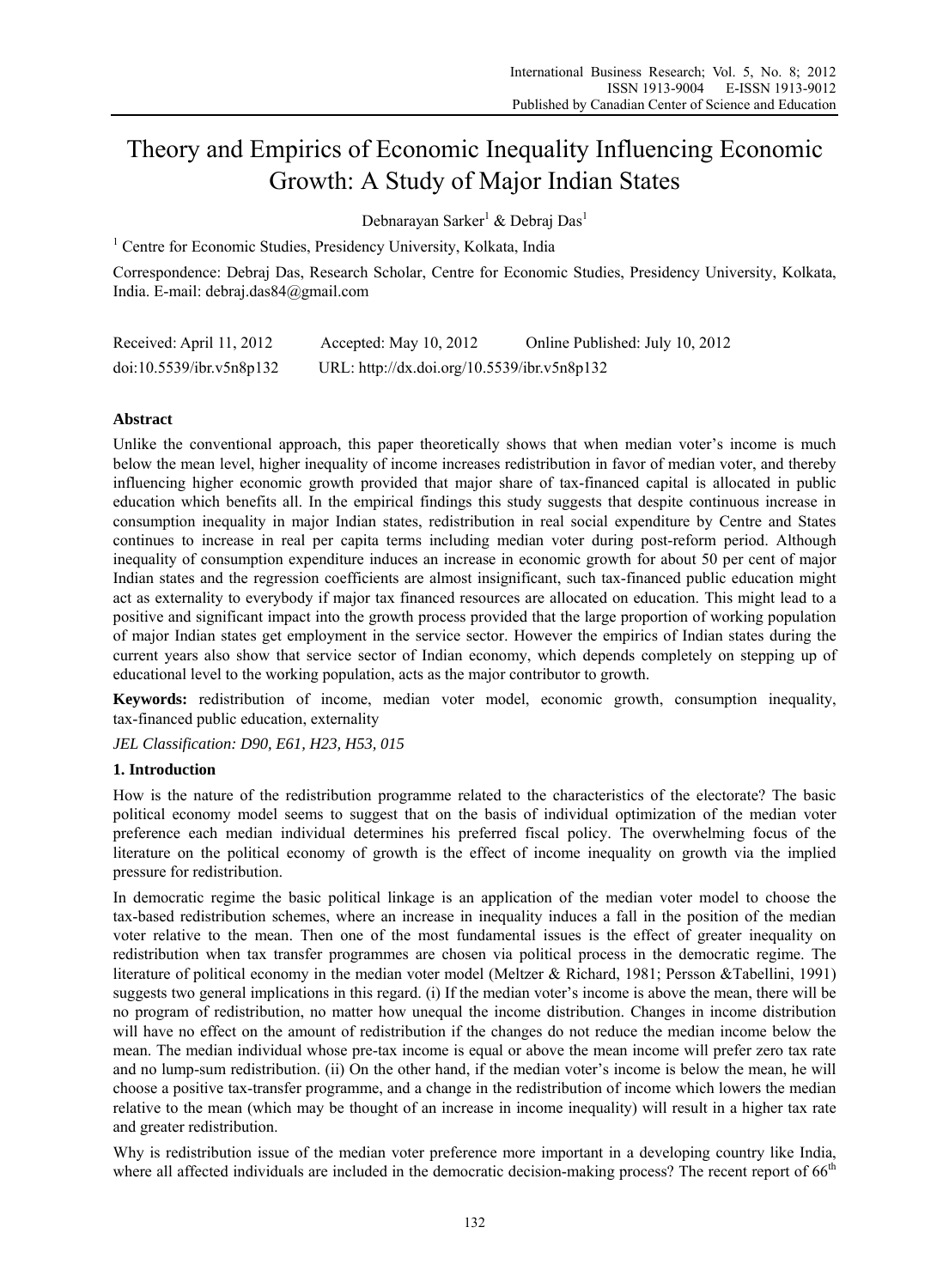round NSSO survey during 2009-10 (Government of India, 2011) which is based on Suresh Tendulkar's methodology (modified mixed reference period, MMRP) clearly reveals that 50% of rural Indian population have average monthly per capita expenditure (MPCE) of Rs 848.07, whereas the mean monthly per capita expenditure (MPCE) of all rural Indian population is Rs 1053.64. Similarly 50% of urban Indian population have average monthly per capita expenditure (MPCE) of Rs 1397.99, whereas the mean monthly per capta expenditure (MPCE) of all urban Indian population is Rs 1984.46 (NSS  $66<sup>th</sup>$  round, 2009-10: Table T3 p.11). However the very recent data clearly shows that that the median voter in India has much lower income (expenditure) than the mean income (expenditure) in both rural and urban areas. Also important is that the extent of poverty of median voter of Indian population might come out from the NCEUS (2007) report. National Commission for Enterprises in the Unorganized Sector (2007) categorizes the population of the country with six groups. Extremely poor, who constitute 6.4 percent of total population, are those with a per capita per day (pcpd) consumption expenditure three-fourths of the official poverty line (an average of Rs. 8.9 per capita per day) of 2004-05. The second group, poor, who constitute 15.4 percent of the total population, were those between the extremely poor and up to official poverty line (average expenditure of Rs. 11.6 pcpd). The third group, marginally poor, who constitute 19 percent of total population, are with the per capita consumption expenditure of only 1.25 times the poverty line (i.e. Rs. 14.6 pcpd) and the fourth is called as vulnerable poor constitute about 36.2 percent of total population, have a per capita consumption expenditure of only two times the poverty line (Rs.20.3 p.c.p.d.). NCEUS total accounts of those four groups of poor, with an income of roughly between \$2 PPP (or below Rs.20.4 pcpd), works out to 77 per cent of the total population. These facts, however , clearly demonstrates that that the median voter in India is the poor, who have much lower income than the mean income of Indian population reflecting greater inequality of income for the median voter, the poor, relative to the mean.

The central issue of this paper is: how does the income inequality of median income in Indian states, where median voter in India, the poor, have much lower income than the mean income of Indian population, effect on economic growth via the implied pressure for redistribution? As mentioned earlier, the literature of political economy in the median voter model suggests that If the median voter's income is below the mean, he will choose a positive tax-transfer programme, and a change in the redistribution of income which lowers the median relative to the mean (which may be thought of an increase in income inequality) will result in a higher tax rate and greater redistribution. But the effect on growth of such greater redistribution has the following important implications:

- (1) The basic political economy model of growth that clearly delivers a central result of this literature is that higher inequity of median voter's income (or much lower income of median voter than mean level) increases the pressure for redistribution even if is distortionary, which in turn leads to higher capital taxation and lower growth (Meltzer & Richard, 1981; Persson & Tabellini, 1991).
- (2) In the world of capital market imperfection having higher inequality of median voter's income, it is no longer the case that higher capital taxation reduces growth. Redistribution effected through tax system will dampen the incentive to accumulate capital, but also ease credit constraints, thereby enhancing capital accumulation and growth (Galor & Zeira, 1993; Banerjee & Newman, 1993; Aghion & Bolton, 1997).
- (3) Tax-financed redistribution may also enhance growth in the case of externalities in the process of human capital accumulation in the presence of capital market imperfection, with non-distortionary nature of taxes (Saint-Paul & Verdier, 1993).

Hence one of fundamental issues seem to be relevant in the context of developing country is whether redistribution may increase growth if the instruments of redistribution are distortionary even without the presence of capital market imperfections. Remaining the basic structure of Persson and Tabellini's linear model (1994) constant we have also tried to explore both theoretically and empirically that in a democratic regime like India higher inequality of median voter's income (or much lower the median income below the mean) increases the pressure for redistribution (even if it's distortionary) which in turn may lead to higher capital taxation and higher growth. In the theoretical model our fundamental hypothesis is that if the major part of linear tax on capital (tax financed public education) is introduced as positive externality into growth process as an extra unit of income devoted to public education which benefits all individuals (under the provision that each individual is supplied with the tax-financed public education with the same amount, rather than any inherent public good nature of public education), then the positive tax-transfer program of median voter, whose income is below the mean, may imply higher capital accumulation and higher growth.

The paper is organized as follows. Section 2 presents the theoretical underpinnings of fiscal model of redistribution and growth. First, the basic structure of Persson and Tabellini's linear model (1994) - where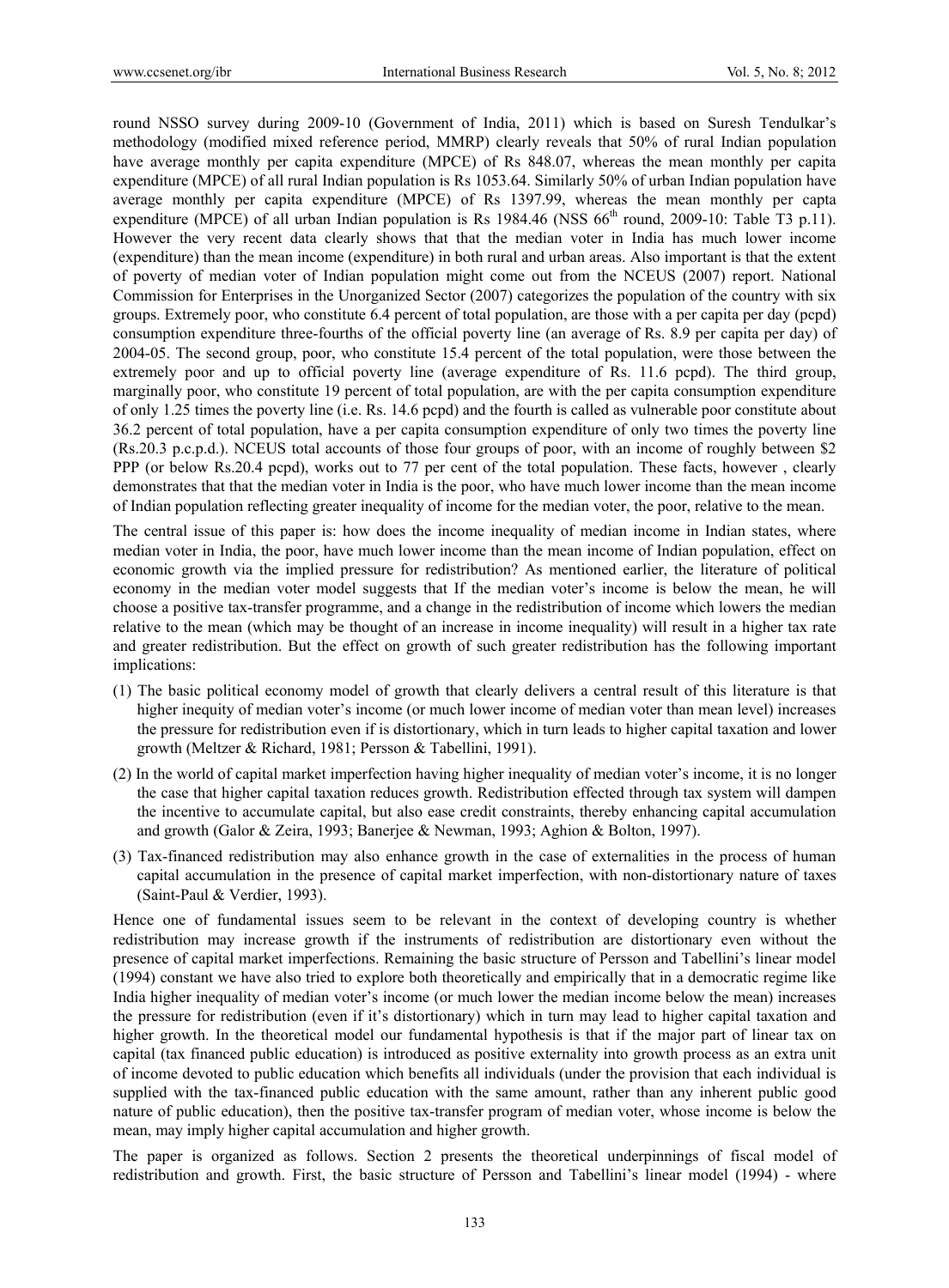tax-transfer policies associated with income distribution tend to be distortionary, individuals face perfect credit market, individuals face constant returns to scale - have been primarily considered. Second, remaining the basic structure of Persson and Tabellini's linear model (1994) constant, we have also tried to explore that, unlike the Persson and Tabellini's linear model (1994), the income inequality may increase growth via the implied pressure for redistribution. Section 3 tries to explore the empirical justification of our theoretical explanation. Section 4 concludes.

## **2. Redistribution Oriented Fiscal Policies**

## *2.1 Persson and Tabellini's Linear Model*

First we present the basic structure of Persson and Tabellini's linear model (1994), which focuses the effect of income inequality on growth via the implied pressure for redistribution favored by the median voter in a democratic regime under the dynamic implication of redistributive programs. The model is one of overlapping generations. The assumptions of the model are as follows:

- 1) The economy is composed of two non-altruistic generations assumed of equal size, where the young supply one unit of labor inelastically and hold no capital, while the old only hold capital without supplying any labor and consume all their income with no bequests across generations.
- 2) The production structure is linear implying not only that pre-tax factor returns are independent of factor supplies, but also that the returns to labour, but not the returns to capital, is affected by an externality to capital accumulation.
- 3) Utility is homothetic function only of one's own consumption; where homotheticity is assumed for tractability.
- 4) There is a linear tax on capital, with the returns distributed lump-sum to the old.
- 5) Only the young vote at the rate at which capital will be taxed in the second period.
- 6) Factors are paid their marginal products, net of taxes and transfers.
- 7) Though variables in the model are taken as functions of calendar time, the growth is constant over the time period because of the stationarity of all the relevant parameters.

The aggregate production function in per capita term is

$$
Y_t = w_t + Rk_t \tag{1}
$$

so that the pre-tax return on capital is a constant R, is dependent on capital labor ratio  $k_t$ .

The average wage rate  $w_t$  depends on the economy wide stock of capital  $k_t$  (determined in the previous period). Individual wages differ according to an individual specific skill component  $\xi^i$ . Assume that  $\xi^i$  has zero mean and a non-positive median and is distributed in the population according to the known distribution F(ξ) independent of  $k_t$ .

Hence, the individual specific wage rate at t,  $w_t$ <sup>i</sup>, may be written:

$$
w_t^i = (w + \xi^i) k_t \tag{2}
$$

So that the economy wide average wage rate is simply:

 $w_t = w k_t$ 

The common problem of the young is the standard problem in the two period overlapping generations (OLG) model, namely how much to save, given expected returns in the following period. There is a linear tax on capital (tax rate  $\tau$  on capital) with the returns distributed lump-sum to the old. The economic problem of the young consumer voter i can be represented as choosing first and second period consumption  $C_1^i$  and  $C_2^i$  to maximize.

$$
\Omega^i = u\ (C_1^i, C_2^i) \tag{3}
$$

Subject to the budget constraint in the two periods:

$$
C_1^i + k_2^i = w_1^i \tag{4}
$$

Where  $K_2^i$  is saving to be carried over to the next period, and

$$
C_2^i = (1 - \tau) R k_2^i + v \tag{5}
$$

Where v is the lump-sum transfer.

Maximization of (3) subject to (4) and (5) yields a first-order condition of the form

$$
u_1 (C_1^i, C_2^i)/u_2 (C_1^i, C_2^i) = (1 - \tau) R
$$
 (6)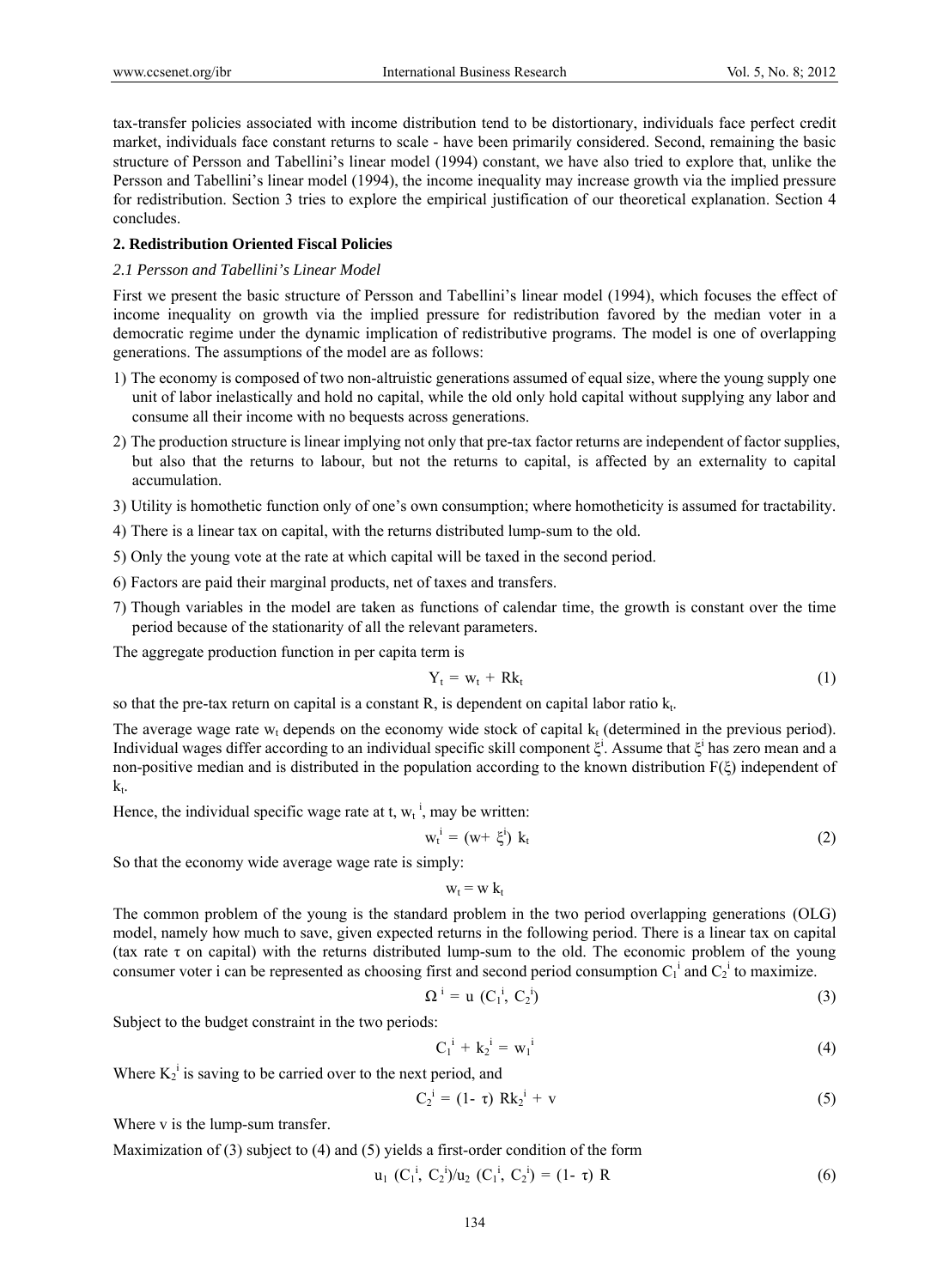Where  $U_1$ , for example, represents the derivation of  $a(.,.)$  with respect to first argument.

With homothetic preferences, (where demand rises proportionally with income), one can go further, since the ratio of consumption in the two periods is independent of income and depends only on the inter-temporal price  $(1-\tau)R$ . Since individuals differ only in their level of wage income, we may write their relation as

$$
C_1^i / C_2^i = \Phi[(1 - \tau) R]
$$
 (6a)

Where  $\Phi'(.) > 0$ .

Substituting (4) into (5) and using (6a) to solve for consumption, one obtains

$$
C_1^i = \frac{(1-\tau) R w_1^i + v}{\Phi[(1-\tau) R] + (1-\tau) R}
$$
  
\n
$$
C_2^i = \Phi[(1-\tau) R] C_1^i
$$
  
\n
$$
K_2^i = \frac{\Phi w_1^i - v}{\Phi[(1-\tau) R] + (1-T) R}
$$
\n(7)

Given (2), (7) makes clear how the distribution of skills  $F(\mathcal{E})$  induces a distribution asset holding  $K_2^i$ , with more skilled (and hence higher income) individuals accumulating more capital.

We now derive the economy's growth rate and show how it depends on the rate of capital taxation  $\tau$ . From (1) and the version of (2), it is clear that output  $y_t$  grows at the same rate of  $K_t$  ( $y_t = wK_t + R K_t$ ).

To derive the growth rate of capital, one must first clear that the model with the government budget constraint connecting taxes and transfers namely:

$$
\tau R \hspace{2.2cm} K_2 = v \hspace{2.2cm} (8)
$$

where  $K_2$  is the average level of saving that is, capital accumulation in the economy.

Substituting (8) into the economy wide aggregate analogue of (5), one sees that consumption will also grow at the same rate in an equilibrium.

Using the economy wide analogues of (4) and (2) to write

$$
K_2 = \sum w_1^{i} - \sum C_1^{i} = wK_1 - \sum_i C_1^{i}
$$

Again using (7) and (8) for  $C_1^i$ , we may write (after some algebra) the growth rate:

$$
\hat{y}(\tau, w, R) = \frac{k_2}{k_1} - 1 = \frac{w \Phi[(1-\tau)R]}{\Phi[(1-\tau)R] + R} - 1
$$
\n(9)

One then immediately derives that  $\frac{\partial \hat{y}}{\partial \tau} = -[wR^2 \ \Phi' / (\Phi + R)^2] \le 0$ .

Hence, an increase in the tax rate on capital discourages capital accumulation and hence lowers growth.

Now using  $(2)$ ,  $(7)$  and  $(9)$ , one may have

$$
K_2^i - K_2 = \frac{\Phi[(1-\tau)R]K_1}{\Phi[(1-\tau)R] + (1-\tau)R} \tC^i
$$
\n(10)

So that individual's tax preferences depend on their skill endowment relative to mean, with it being possible to rank their preferences for redistribution by their skill endowment. This reflects the structure of the redistribution program, with an individual. Paying taxes according his capital holding  $K_2^{\text{1}}$  and receiving transfers in return is determined by the economy wide average  $K_2$ .

Since individual preferences over taxes are single peaked for each voter, Persson and Tabellini use the Median Voter Theorem to derive the political equilibrium policy as that favored by the median voter. Given the discussion immediately following (10), this is the voter with the median skill endowment, which we denote  $\epsilon^{med}$ .

(10) represents the benefit of redistribution for the median voter, because it is the difference between an individual paying taxes according o his capital holding minus(-) receiving transfers in return as determined by the economy wide average capital accumulation.

What is the impact on median income on the benefits of redistribution for median voter via the implied pressure of equilibrium tax rate on capital? The important implications are:

- a) If the median voter has the mean skill level (i.e.  $\epsilon^{med}=0$ ), he strictly prefers zero tax, because of the distortionary nature of taxation.
- b) If the income distribution is skewed to the right, meaning that the median income is below the mean level, the equilibrium tax rate on capital will be positive.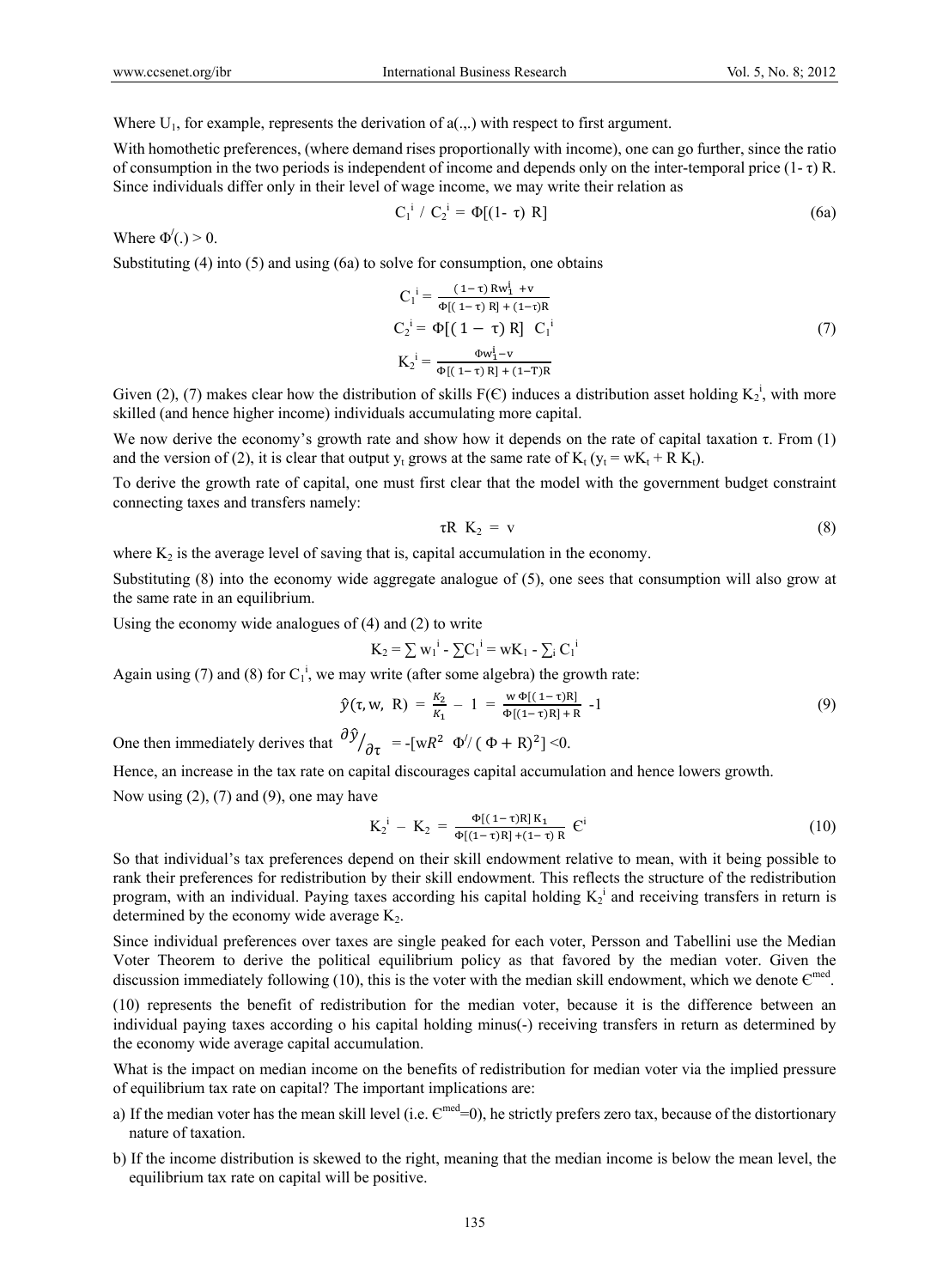What is the effect of income inequality on growth via the implied pressure for redistribution if median voter's income is equal to mean or greater than mean or less than mean?

The implications are as follows:

- a) If the median voter's income is above the mean and the tax rates on capital are constrained to be non-negative, there will be no program of redistribution, no matter how unequal is the income distribution, because in such a case the equilibrium tax rate on capital will be negative via (10) i.e. there will be negative tax-transfer problem.  $[W_1^i > W_1]$
- b) Changes in the income distribution will have no effect on the amount of redistribution if the changes does not reduce the median income below the mean. It implies that if the median voter's income is equal the mean or above the mean, changes in the income redistribution will have no effect on the amount of redistribution.
- c) If and only if the median voter's income is below the mean, he will choose a positive tax-transfer program and a change in the distribution of income which lowers the median relative to mean (which can be thought of as an increase in income inequality) will result in a higher  $\tau$ . This will imply lower capital taxation via (7), and hence from (10) lowers growth. The central result is: higher inequality increases the pressure of redistribution, which in turn leads to higher capital taxation and lower growth. It is worth mentioning that these results hold true if we consider a non-linear model with constant returns to scale in the presence of capital market imperfections (Drazen, 2000: 474-477).

## *2.2 Our Theoretical Underpinnings*

Now we try to examine that remaining the basic structure of Persson and Tabellini's linear model constant, if the major part of linear tax on capital (tax financed public education) is introduced as positive externality into growth process, as an extra unit of income devoted to public education which benefits all individuals (under the provision that each individual is supplied with the tax-financed public education with the same amount, rather than any inherent public good nature of public education), then the positive tax-transfer program of median voter, whose income is below the mean, may imply higher capital accumulation and higher growth. In this model the extra assumptions incorporated in Persson and Tabellini model is: (8) each individual is supplied with the tax-financed public education with the same amount rather than any inherent public good nature of public education, because both young and old vote for such a provision. Then the linear tax on capital is of two types: the returns of one part  $(1-\lambda)$  is distributed lump-sum to the old and the other part  $(\lambda)$ , tax-financed public education which acts as externality to everybody. (9) the share of tax-financed capital which introduces a positive externality into the growth process through public education is greater than share of capital which distributed lump-sum to the old.

Hence the budget constraints in the two periods [equations (4) and (5)] are as follows:

$$
C_1^i + k_2^i + \lambda R \tau K_2^i = w_1^i
$$
  
\n
$$
C_2^i = R K_2^i - \{ (1-\lambda)R \tau K_2^i + \lambda R \tau K_2^i \} + (1-\lambda)R \tau K_2^i
$$
  
\n
$$
= R K_2^i - \lambda R \tau K_2^i
$$
  
\n
$$
= (1-\lambda \tau)R K_2^i
$$
 (12)

where  $(1-\lambda)R\tau K_2^i$  is a lump-sum transfer.

It is assumed that the share of tax-financed capital which introduces a positive externality into the growth process through public education is greater than share of capital which distributed lump-sum to the old [i.e.  $\lambda$ >(1- $\lambda$ )]

The equation (6), (maximization of (3), subject to (4) and (12)) yields a first-order condition of the form:

$$
\frac{U_1 (c_1^i, c_2^i)}{U_2 (c_1^i, c_2^i)} = (1 - \lambda \tau) R / (1 + \lambda R \tau)
$$
\n(13)

Then we may write equation (6a) as

$$
\frac{c_2^i}{c_1^i} = \Phi \left[ (1 - \lambda \tau) R / (1 + \lambda R \tau) \right] \tag{14}
$$

Where  $\Phi'(.) > 0$ . Substituting (4) into (12) and using (14) to solve for consumption, one obtains

$$
C_1^i = \{ (1-\lambda \tau)R w_1 \} / \Phi \left[ (1-\lambda \tau)R / (1 + \lambda R \tau) \right] (1 + \lambda R \tau) + \{ (1-\lambda \tau)R
$$
  
\n
$$
C_2^i = \Phi \left[ (1-\lambda \tau)R / (1 + \lambda R \tau) \right] C_1^i
$$
  
\n
$$
K_2^i = \frac{\Phi\left( \left[ \frac{(\tau - \lambda \tau)R}{1 + \lambda \tau R} \right] \left\{ (1 + \lambda \tau R) + (1 - \lambda \tau)R \right\} - (1 - \lambda \tau)R \right\} w_1^i}{\Phi\left( \left[ \frac{(\tau + \lambda \tau R)}{1 + \lambda \tau R} \right] \left\{ (1 + \lambda \tau R) + (1 - \lambda \tau)R \right\} (1 + \lambda R \tau) \right)}
$$
  
\n(15)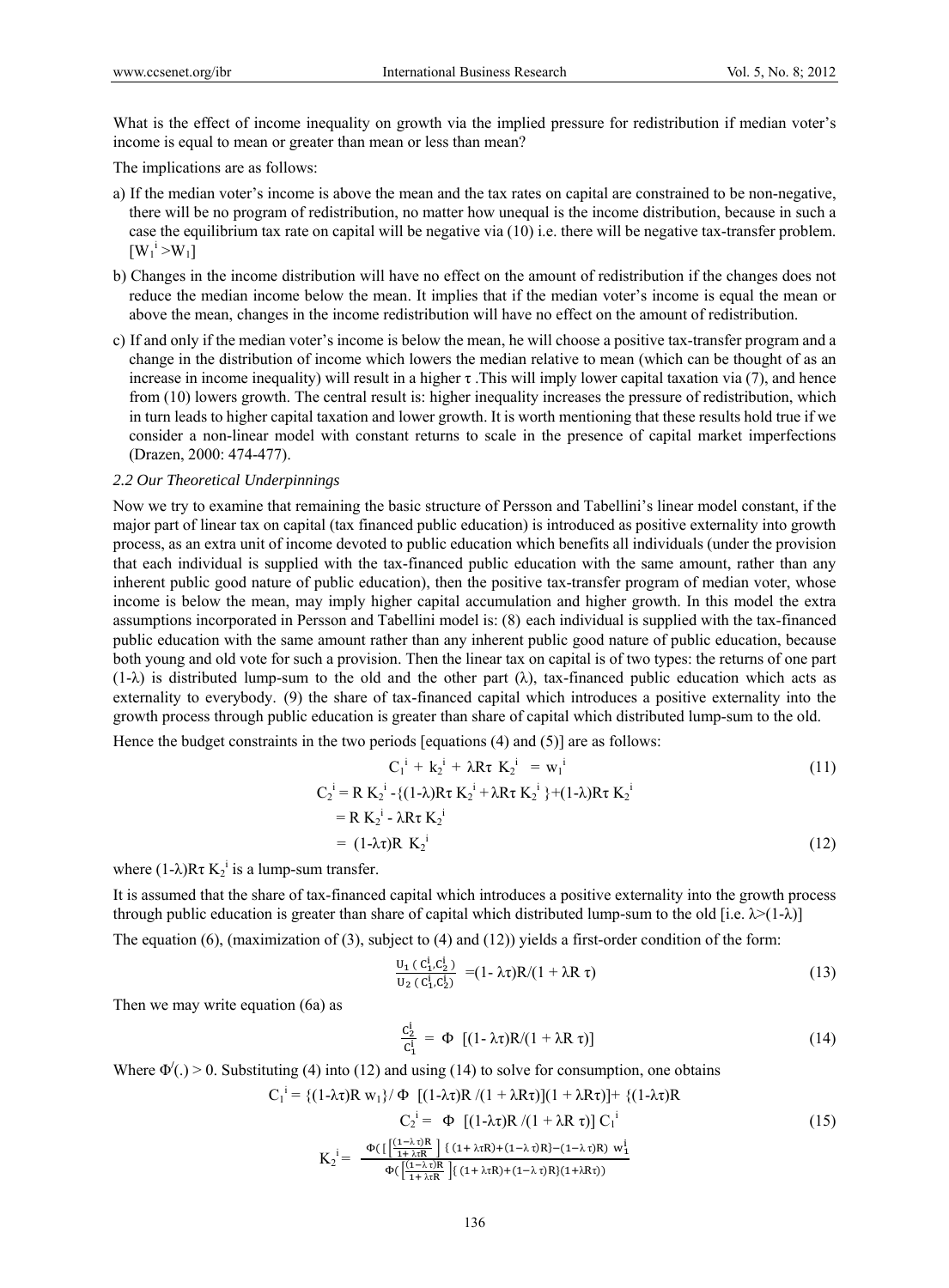Here also given (2), (15) makes clear how the distribution of skills  $F(\mathcal{E})$  induces a distribution of asset holding  $K_2$ <sup>i</sup>, with more skilled (and hence higher income) individuals accumulating more capital.

Then government budget constraint connecting taxes and transfers may be written as

$$
(1 - \lambda) K_2 R \tau + \lambda K_2 R \tau = K_2 R \tau
$$
\n
$$
(16)
$$

We may write (after some algebra) the growth rate  $\hat{y}$  as

$$
\hat{y}(\tau, w, R) = \frac{k_2}{\kappa_1} - 1
$$
\n
$$
= \frac{\Phi\left(\left[\frac{(1-\lambda\tau)R}{1+\lambda\tau R}\right] \{ (1+\lambda\tau R) + (1-\lambda\tau)R\} - (1-\lambda\tau)R \} w_1^i - 1}{\Phi\left(\frac{(1-\lambda\tau)R}{1+\lambda\tau R}\right] \{ (1+\lambda\tau R) + (1-\lambda\tau)R\} (1+\lambda R\tau))} - 1
$$
\n
$$
\frac{\partial \hat{y}}{\partial \tau} > 0
$$
\n(17)

Then an increase in tax rate on capital may encourage capital accumulation and hence increases growth. It implies that if the share of tax-financed capital which introduces a positive externality into the growth process through public education is greater than share of capital which distributed lump-sum to the old, then an increase in the tax rate on capital may encourage capital accumulation and hence increasers growth.

Then the benefit of redistribution for the median voter following Persson and Tabellini's median voter theorem), who derive the political equilibrium policy as that favoured by the median voter may be written as

$$
K_2^i - K_2 = K_1 \frac{\Phi\left(\left[\frac{(1-\lambda t)R}{1+\lambda tR}\right] \{ (1+\lambda tR) + (1-\lambda t)R\} - (1-\lambda t)R\right) \epsilon_1^i}{\Phi\left(\left[\frac{(1-\lambda t)R}{1+\lambda tR}\right] \{ (1+\lambda tR) + (1-\lambda t)R\} (1+\lambda Rt) \right)}
$$
(18)

$$
= K_1 \frac{\Phi\left(\left[\frac{(1-\lambda\tau)R}{1+\lambda\tau R}\right] \{(1+\lambda\tau R)+(1-\lambda\tau)R\}-(1-\lambda\tau)R\}\right]^{i}}{\Phi\left(\left[\frac{(1+\lambda\tau)R}{1+\lambda\tau R}\right] \{(1+\lambda\tau R)+(1-\lambda\tau)R\}(1+\lambda R\tau)\right)} \mathbf{C}^{\text{med}}
$$
\n(19)

What is the effect of income inequality on growth via the implied pressure of redistribution of the median voter's income is equal to /less than /greater than mean? The implications are

- 1) Changes in the income distribution will have no effect if the changes between median income and mean income are zero.
- 2) If the median voter's income is below the mean and the tax rates on capital are constrained to be non-negative, there may be program for redistribution if share of tax-financed capital is greater than share of capital which distributed lump-sum to the old , no matter how unequal the income distribution. This may imply higher capital accumulation and via (17) increases growth.

Our theoretical underpinnings seem to suggests that, like Persson and Tabellini (1994), if the median voter's income is below the mean, he will choose a positive tax-transfer program and a change in the distribution of income which lowers the median relative to mean (which can be thought of as an increase in income inequality will result in a higher τ. But unlike Persson and Tabellini, this will imply higher capital accumulation, and via (17) increases growth.

The central point of our theoretical model is: if the median voter's income is below the mean, it implies higher inequality of income which induces the median voter choose a positive tax-transfer program which in turn increases the pressure of redistribution in favor of the median voter influencing higher capital accumulation, and higher economic growth.

## **3. Results and Discussion**

Based on the theoretical underpinnings, our central empirical issue seeks to examine whether inequality of income in major Indian states increases redistribution in favor of median voter, and thereby influencing higher economic growth. Before examining the central issue, it is pertinent to examine as to how far median voter's income/consumption is below the mean level in all major Indian states appearing from the latest data, and whether inequality of income (expenditure) increase for over past 30 years period in all major Indian states.

#### *3.1 Median and Mean Consumption Expenditure*

The latest National Sample Survey Organisation (NSSO) data (66th round quinquennial survey, 2009-10) in India based on household consumer expenditure of Monthly Per Capita Expenditure (MPCE) for Modified Mixed Reference Period' **(MMRP)** (Note 1) shows that both median level of rural MPCE and urban MPCE (in Rs.) are much below their respective mean level (Table 1). In rural India, while average rural MPCE was Rs.1054, the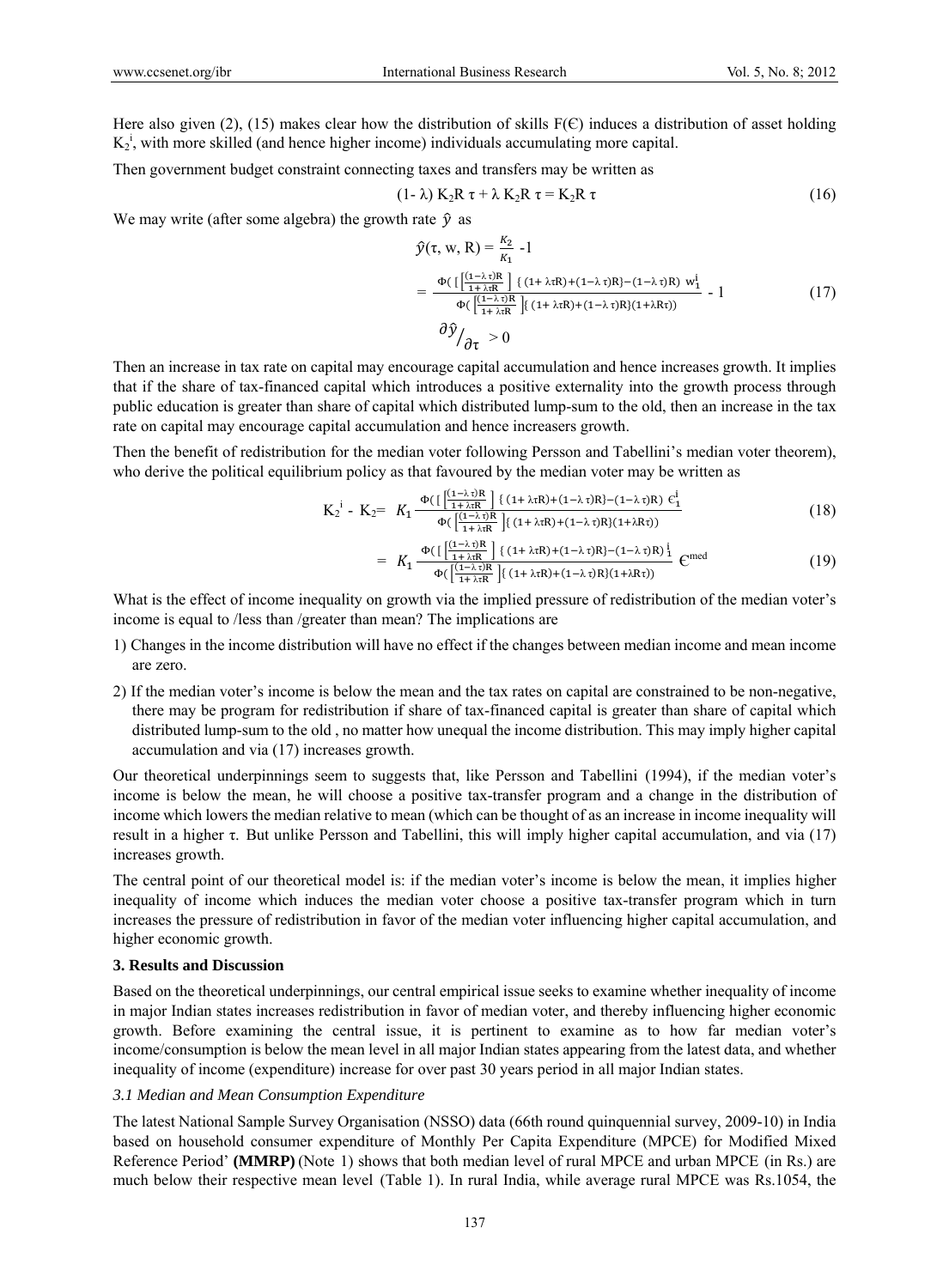median level of rural MPCE was Rs.895 – half the rural population belonged to households with MPCE below this level. In urban India, where average MPCE was Rs.1984, the median level of MPCE wasRs.1502 – half the urban population had MPCE below this level. State-wise, the latest NSS data also show that MPCE (in Rs.) of the 5th decile of both rural and urban population is much below the mean in all major Indian states indicating that the median voter's expenditure happens to be much below the mean for both urban and rural population in all major Indian states.

|  |  | Table 1. Fifth deciles of distribution and average MPCE (MMRP) in the rural and urban areas (in Rs.): Major |  |  |  |  |  |  |
|--|--|-------------------------------------------------------------------------------------------------------------|--|--|--|--|--|--|
|  |  | Indian States and all-India (2009-10)                                                                       |  |  |  |  |  |  |

| Major Indian   | 5 <sup>th</sup> decile of rural | Average rural | 5 <sup>th</sup> decile of urban | Average urban |
|----------------|---------------------------------|---------------|---------------------------------|---------------|
| <b>States</b>  | population                      | population    | population                      | population    |
| Andhra Pradesh | 1058                            | 1233.76       | 1652                            | 2237.60       |
| Bihar          | 709                             | 780.15        | 943                             | 1237.54       |
| Chhattisgarh   | 706                             | 783.57        | 1397                            | 1647.32       |
| Gujarat        | 971                             | 1109.76       | 1604                            | 1909.06       |
| Haryana        | 1270                            | 1509.91       | 1926                            | 2321.49       |
| Jharkhand      | 702                             | 825.15        | 1230                            | 1583.75       |
| Karnataka      | 878                             | 1020.40       | 1690                            | 2053.24       |
| Kerala         | 1451                            | 1835.22       | 1751                            | 2412.58       |
| Madhya Pradesh | 762                             | 902.82        | 1238                            | 1665.77       |
| Maharashtra    | 1045                            | 1152.79       | 1778                            | 2436.75       |
| Orissa         | 716                             | 818.47        | 1173                            | 1548.36       |
| Punjab         | 1365                            | 1648.92       | 1695                            | 2108.79       |
| Rajasthan      | 1003                            | 1179.40       | 1359                            | 1663.08       |
| Tamil Nadu     | 1002                            | 1159.69       | 1540                            | 1947.61       |
| Uttar Pradesh  | 795                             | 899.10        | 1127                            | 1573.91       |
| West Bengal    | 867                             | 952.32        | 1435                            | 1964.78       |
| all-India      | 895                             | 1053.64       | 1502                            | 1984.46       |

# *3.2 Inequality in Consumption Expenditure*

A close examination of the values of the Gini Coefficients of MPCE for the first quinquennial NSS round (1972-73) and seventh quinquennial NSS round (2004-05) for the rural and urban sectors of 15 major states (Note 2) (Table 2) reveals as follows: (a) In the rural areas, the inequality has declined in 8 states out of 15 (53 per cent cases) during 1973 – 2005, whereas it has increased in other states. Maximum decline in the values of Gini coefficient has been observed for the state of Bihar followed by Rajasthan. Other States that have registered a decline in Gini coefficient are Gujarat, Karnataka, Madhya Pradesh, Orissa, Punjab and West Bengal. The states where the Gini Coefficients have increased most are Punjab, Andhra Pradesh, Gujarat and Uttar Pradesh. (b) In the urban areas, consumption inequality (Gini Coefficient) has not declined in any state during 1973-2005; rather Urban Gini increases in all major Indian states over time. The states where the Gini Coefficient have increased most are Punjab, Andhra Pradesh, Gujarat and Uttar Pradesh. This indicates that the gap between rich and poor is increasing in urban areas.

Thus the values of the Gini Coefficient of MPCE show that in the urban areas, the inequality (Gini Coefficient) has not declined in any state during 1973-2005, whereas in the rural areas, the inequality has declined in 8 states during 1973 - 2005 indicating that the gap between the rich and the poor is more increasing in urban areas as compared with urban areas among major Indian states. However the overall findings suggest that median voter's consumption expenditure is much below the mean in all major Indian states (Table 1) and inequality of income (expenditure) for over past 30 years period has increased in all major Indian states (Table 2). Hence the corresponding issue usually comes up as to whether inequality of income in major Indian states increases redistribution in favor of median voter. First, we examine the issue in respect of the performance of financial redistribution.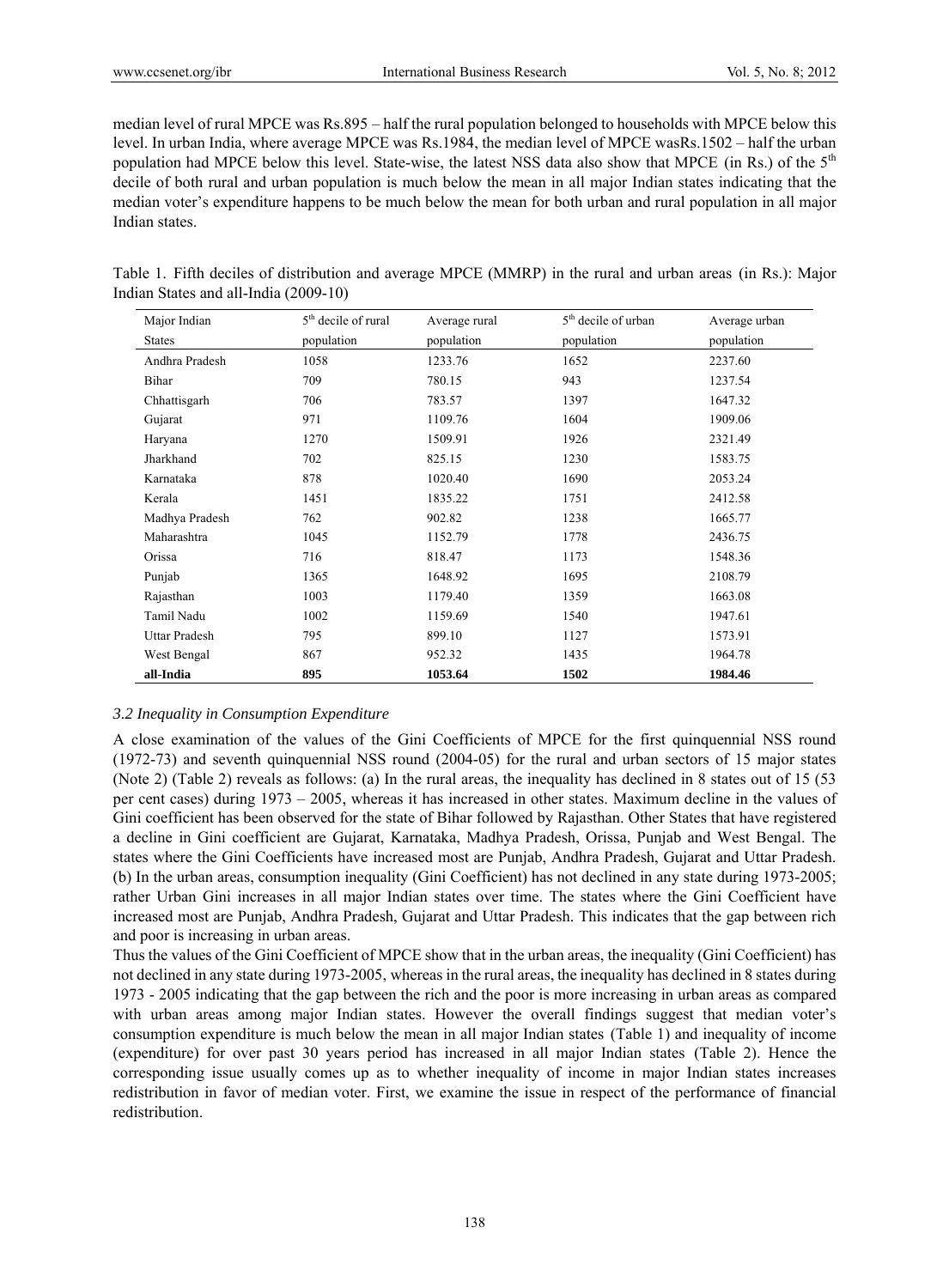|                      | 1972-73 | 2004-05 | 1972-73 | 2004-05 |
|----------------------|---------|---------|---------|---------|
| Major Indian States  | (Rural) | (Rural) | (Urban) | (Urban) |
| Andhra Pradesh       | 0.273   | 0.288   | 0.297   | 0.370   |
| Bihar                | 0.288   | 0.208   | 0.323   | 0.330   |
| Gujarat              | 0.302   | 0.268   | 0.242   | 0.304   |
| Haryana              | 0.277   | 0.323   | 0.315   | 0.361   |
| Karnataka            | 0.273   | 0.264   | 0.323   | 0.365   |
| Kerala               | 0.310   | 0.341   | 0.390   | 0.400   |
| Madhya Pradesh       | 0.306   | 0.269   | 0.348   | 0.393   |
| Maharashtra          | 0.310   | 0.258   | 0.367   | 0.371   |
| Orissa               | 0.312   | 0.282   | 0.347   | 0.348   |
| Punjab               | 0.307   | 0.278   | 0.313   | 0.393   |
| Rajasthan            | 0.316   | 0.248   | 0.333   | 0.367   |
| Tamil Nadu           | 0.272   | 0.315   | 0.315   | 0.358   |
| <b>Uttar Pradesh</b> | 0.277   | 0.287   | 0.312   | 0.370   |
| West Bengal          | 0.305   | 0.273   | 0.338   | 0.376   |
| all-India            | 0.302   | 0.297   | 0.341   | 0.343   |

Table 2. Gini Coefficient for Monthly Per Capita Consumer Expenditure (in Rs.): Major Indian States and all-India (1972-73 to 2004-05)

#### *3.3 Performance of Financial Redistribution*

The head 'Social Services' includes, among others, education, health and family welfare, water supply, and sanitation. The expenditures under anti-poverty programmes are also incorporated in social heads, although in budget expenditures in India as well as in Indian states all these expenditures are listed under the head 'Rural Development'. So, overall social expenditure by Centre and States combines both Social services and Rural Development under Social Sectors (Dev, 2007: 237). Also important is that both Centre and States do not demarcate expenditure on social services in rural and urban areas separately.

There are different ways of examining the trends of redistribution of social sector expenditure. One way is to look into social sector expenditures as a percentage of GDP in the case of Centre or GSDP (Gross State Domestic Product) in respect of States. A second way is to work out social sector expenditure as percentage of aggregate budget expenditure (in Rs.). The third way is to examine into the real per capita expenditure (at constant prices) for the social sector. Importantly, the third issue particularly shows the real picture of financial redistribution in favor of per capita Indian population including the median voter. However, we use all three approaches when we highlight social sector expenditure (aggregate social sector expenditure) in all India basis, but restrict the third approach in respect of separate study for all major Indian states. Table 3 portrays all these three approaches in all India basis during pre-and post-reform periods (for the period 1987-88 to 2010-11).

As a percentage of GDP, India spends around 6 to 8% on the social sector. Both in 1996-97 and in 2001-02 the share of GDP reaches at minimum (6.30%) whereas it reaches at maximum in 2010-11 (7.67%). The increase in 1998-99 and 1999-2000 may be partly due to an increase in the salaries as a result of the recommendations of the fifth pay-commission. The same story is repeated in recent years. No clear cut trend is discernable during 1987-2011.

As a percentage of aggregate expenditure, India spends between 24% and 30% on the social sector. The percentage started to increase in the middle of the 1990s. Since 1995-96 a higher percentage of government expenditure goes to the social sector than when the reforms started (1990-91) or during the last years preceding to reforms. Although there are some fluctuations in the middle years, India shows a mild increasing trend in her aggregate public expenditure on the social sector.

As regards real per capita social sector expenditure is concerned, per capita social sector expenditure (at constant prices), which shows particularly the real picture of financial redistribution in per capita terms including the median voter, by Centre and States has an increasing trend over 24 years (1987-2011). Per capita expenditure rises from Rs. 564 to 995, an increase of 76.41% in 24 years.

In order to examine separately the trend of financial redistribution in per capita terms of social sector expenditure for major Indian states since 1980, compound growth rate was calculated (Note 3). The results (Table 4) show that redistribution in real per capita social expenditure continues to increase in respect of time during 1980-2010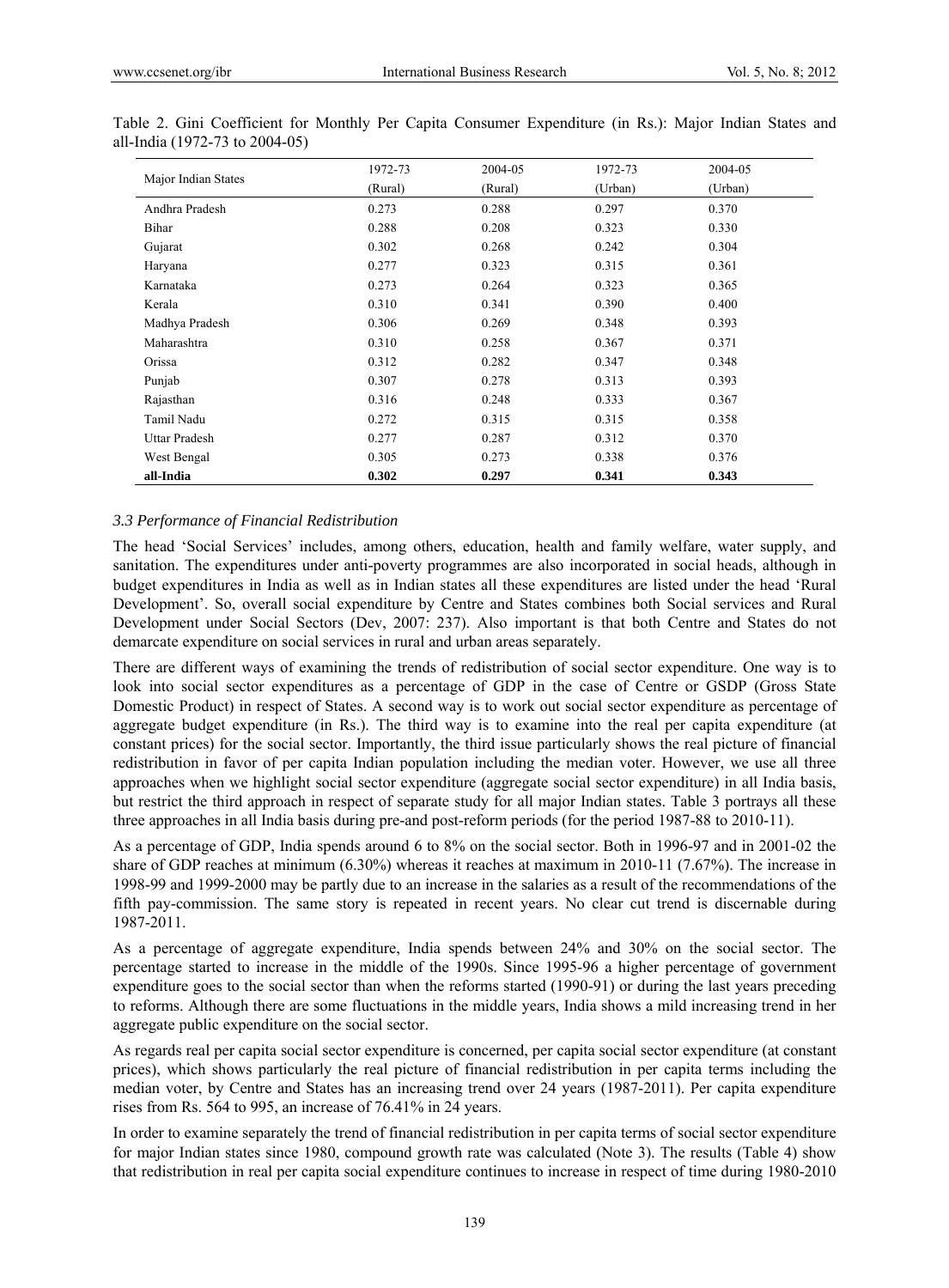and the annual compound growth rates for all major Indian states are highly significant. However the overall findings lead to the fact that with the increase of consumption inequality (Table 3), there appears an increase in financial redistribution in favor of per capita terms including the median voter (Table 4).

| Table 3. Social Sector Expenditure (Social Services and Rural Development) Expenditure (Revenue and Capital) |  |  |
|--------------------------------------------------------------------------------------------------------------|--|--|
| by Centre and States $(1987-2011)$                                                                           |  |  |

| Year    | As % of GDP | As % of Aggregate Public Expenditure | Per capita Expenditure (in Rs.) in 1993-04 prices |
|---------|-------------|--------------------------------------|---------------------------------------------------|
| 1987-88 | 7.26        | 25.29                                | 564                                               |
| 1988-89 | 6.95        | 25.22                                | 585                                               |
| 1989-90 | 7.17        | 25.19                                | 635                                               |
| 1990-91 | 6.78        | 24.85                                | 623                                               |
| 1991-92 | 6.58        | 24.28                                | 599                                               |
| 1992-93 | 6.38        | 24.06                                | 594                                               |
| 1993-94 | 6.46        | 24.58                                | 622                                               |
| 1994-95 | 6.39        | 25.01                                | 632                                               |
| 1995-96 | 6.40        | 25.95                                | 674                                               |
| 1996-97 | 6.30        | 26.46                                | 716                                               |
| 1997-98 | 6.41        | 26.18                                | 763                                               |
| 1998-99 | 7.01        | 27.36                                | 882                                               |
| 1999-00 | 7.14        | 26.75                                | 951                                               |
| 2000-01 | 7.45        | 26.56                                | 988                                               |
| 2001-02 | 6.30        | 23.42                                | 859                                               |
| 2002-03 | 7.11        | 24.78                                | 995                                               |
| 2003-04 | 6.82        | 24.36                                | 998                                               |
| 2004-05 | 6.71        | 25.24                                | 970                                               |
| 2005-06 | 7.21        | 25.71                                | 954                                               |
| 2006-07 | 7.34        | 25.92                                | 991                                               |
| 2007-08 | 7.27        | 26.22                                | 962                                               |
| 2008-09 | 7.15        | 26.15                                | 958                                               |
| 2009-10 | 7.5         | 29.24                                | 998                                               |
| 2010-11 | 7.67        | 30.01                                | 995                                               |

|  |  | Table 4. Compound Growth of Per Capita Social Expenditure for Major Indian States (81-2010) |  |
|--|--|---------------------------------------------------------------------------------------------|--|
|  |  |                                                                                             |  |

| <b>States</b>    | Growth Rate | $\mathbb{R}^2$ |
|------------------|-------------|----------------|
| A.P.             | 1.13        | .92            |
| ASSAM            | 1.12        | .96            |
| <b>BIHAR</b>     | 1.1         | .94            |
| <b>GUJARAT</b>   | 1.13        | .98            |
| <b>HARYANA</b>   | 1.12        | .74            |
| KARNATAKA        | 1.13        | .98            |
| <b>KERALA</b>    | 1.18        | .98            |
| M.P.             | 1.12        | .98            |
| MAHARASTRA       | 1.13        | .98            |
| <b>ORISSA</b>    | 1.11        | .97            |
| <b>PUNJAB</b>    | 1.11        | .96            |
| <b>RAJASTHAN</b> | 1.14        | .98            |
| T.N.             | 1.14        | .97            |
| U.P.             | 1.12        | .96            |
| W.B.             | 1.11        | .96            |

# *3.4 Performance of Physical Redistribution*

A lot has been achieved over the past half century in respect of physical development of social sector in India, despite the fact that there are inter-state (state-wise) as well inter-regional (rural-urban) variations in development. The literacy rate of India has increased from less than 20 per cent in 1951 to 64 per cent in 2001, to 74 per cent in 2011. 74 in every 100 Indians can now read, write and understand written text in contrast to 20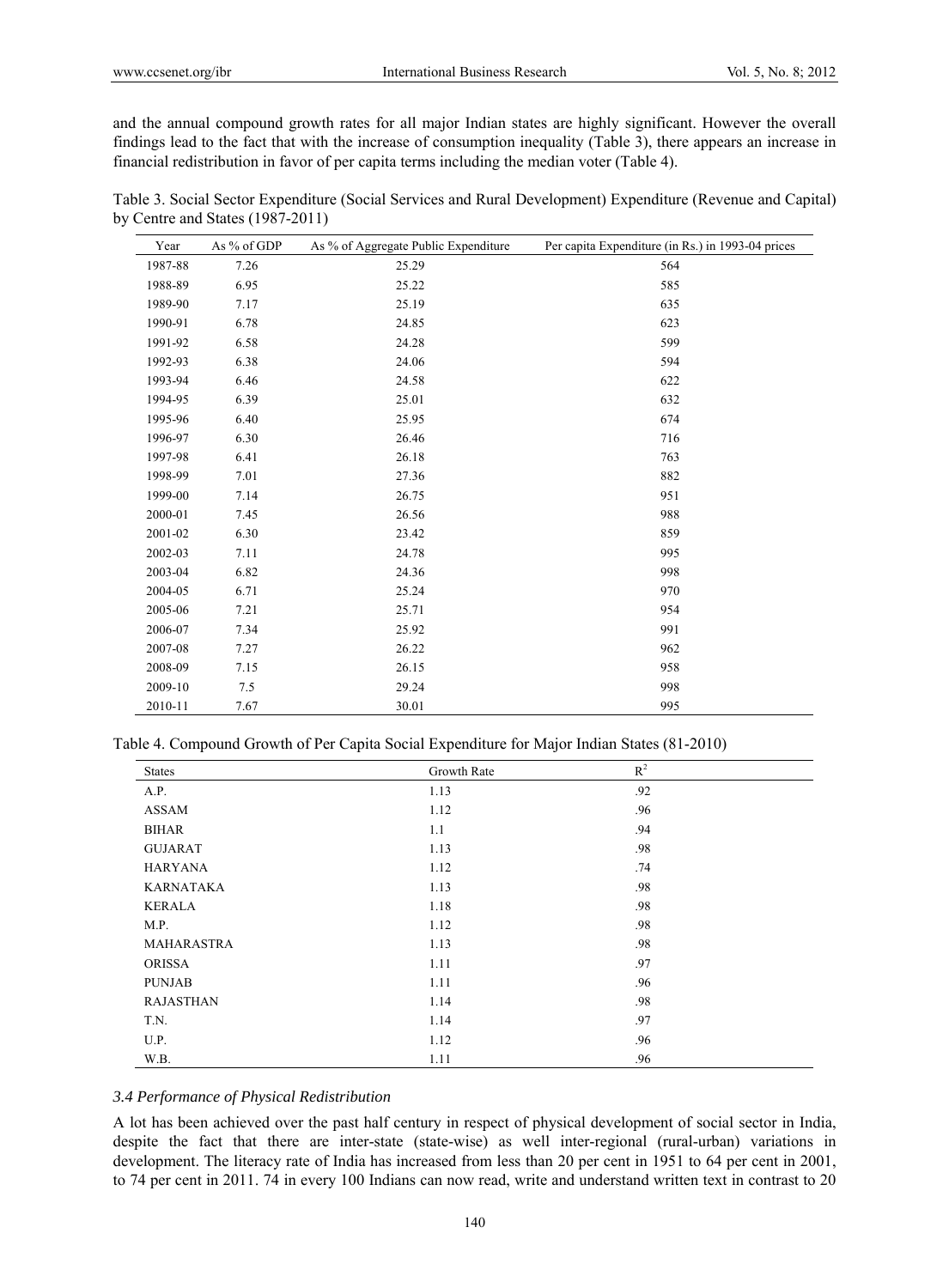per cent in 1951 or to 64 in 2001. GEM (gross enrolment measures) - combined primary, secondary and tertiary school enrolment ratio - also substantially improved during over the said period in all India level. The health indicators show that life expectancy in India improved from around 37 per cent in 1951 to 65 in 2000. The infant mortality declined from 146 to 70 during the same period. Very recent Sample Registration System Data from the Registrar general of India (RGI), census office, places the IMR of the country for 2010 at 47 (Sinha, 2012: 16). It implies that IMR of the country has substantially increased for over last 60 years between 1951 and 2010.

Without demarcating rural-urban sectors and male-female gap, we attempt to examine the physical performance of some social indicators among major Indian states. As the inter-state data for most of the social components are presented sector-wise (rural-urban divide), as per availability of inter-state level data we examine the physical performance of four important social indicators (Note 4) – literacy (LIT), gross enrolment ratio(GER), infant mortality (IMR) and life expectancy at birth (LEB) - among major Indian states over the past thirty years based on the measurement of composite index (Note 5) (Table 5). The index ranges from 0 to 1. For composite index, Kerala records the highest rank and registers the highest value (0.819) of all major Indian states followed by Tamil Nadu, Maharashtra, Karnataka, Gujarat, West Bengal, Punjab, Haryana, Andhra Pradesh, Assam, Rajasthan, Madhya Pradesh, Orissa, Bihar and Uttar Pradesh. For other major Indian states, the physical performance of both health and education is much weaker for Uttar Pradesh, Bihar, Orissa, Madhya Pradesh Rajasthan, and Assam compared with other major Indian states. Out of four important social indicators, although Kerala tops all for three components registering the highest value of indices (1), the index is much lower than most of the major Indian states for GER (0.28), which measures combined primary, secondary and tertiary school enrolment ratio. No doubt, despite the fact that Kerala has the highest literacy level of the country appearing from Census of India, 2011 (100 in every 100 people in Kerala can now read, write and understand written text), in respect of GER, Kerala's position is lower than 10 major Indian states out of 15. What it implies is that all students entering grade 1 are not all retained in educational institution for the subsequent period. So, retaining students in the educational institution has become more difficult task than enrolling them for Kerala in particular. For other states, literacy index is less than 0.5 for all except Maharashtra and Tamil Nadu; GER is less than 0.5 for 6 states namely Andhra Pradesh, Bihar, Haryana, Orissa, Punjab and Uttar Pradesh. So, literacy index is still much lower for majority of Indian states and enrolling is more difficult task than retaining the students in educational institution for most of major Indian states. For health indicators, the IMR index is more than 0.5 for about 50 per cent of major Indian states (7 out of 15), LEB index is more than 0.5 for four major Indian states. However, most of the major Indian states have registered poorer health performance than the rest.

| <b>States</b>     | <b>LIT</b> | LEB  | <b>GER</b> | $1-IMR$ | <b>COMB</b> |  |
|-------------------|------------|------|------------|---------|-------------|--|
| A.P.              | .17        | .39  | .43        | .56     | .389        |  |
| <b>ASSAM</b>      | .27        | .05  | .76        | .33     | .35         |  |
| <b>BIHAR</b>      | .02        | .18  | .07        | .48     | .188        |  |
| <b>GUJARAT</b>    | .48        | .35  | .81        | .45     | .524        |  |
| <b>HARYANA</b>    | .38        | .51  | .22        | .47     | .396        |  |
| <b>KARNATAKA</b>  | .38        | .48  | .68        | .59     | .531        |  |
| <b>KERALA</b>     | 1.00       | 1.00 | .28        | 1.00    | .819        |  |
| M.P.              | .21        | 0.00 | .84        | 0.00    | .262        |  |
| <b>MAHARASTRA</b> | .59        | .56  | .71        | .58     | .608        |  |
| <b>ORISSA</b>     | .28        | .09  | .45        | .03     | .215        |  |
| <b>PUNJAB</b>     | .43        | .70  | .15        | .51     | .448        |  |
| <b>RAJASTHAN</b>  | .11        | .20  | .50        | .26     | .268        |  |
| T.N.              | .53        | .45  | .89        | .67     | .634        |  |
| U.P.              | .14        | .06  | .04        | .23     | .118        |  |
| W.B.              | .42        | .42  | .59        | .64     | .51         |  |

Table 5. Index of Physical Performance of Health and Education for Major Indian States (1980-2010)

# *3.5 Effect of Inequality on Growth*

An ordinary least square regression (OLS) linear model is used to examine the effect of consumption inequality on economic growth (NSDP growth in percentages) among major Indian states based on 25 year data on and from 1981 to 2005 (Note 6). The positive relationship is expected between consumption inequality and economic growth (NSDP growth in percentages). But the basic limitation of this regression model is that the data of the main independent variable (choice variable) of the regression equation, Gini coefficient, is separate for both rural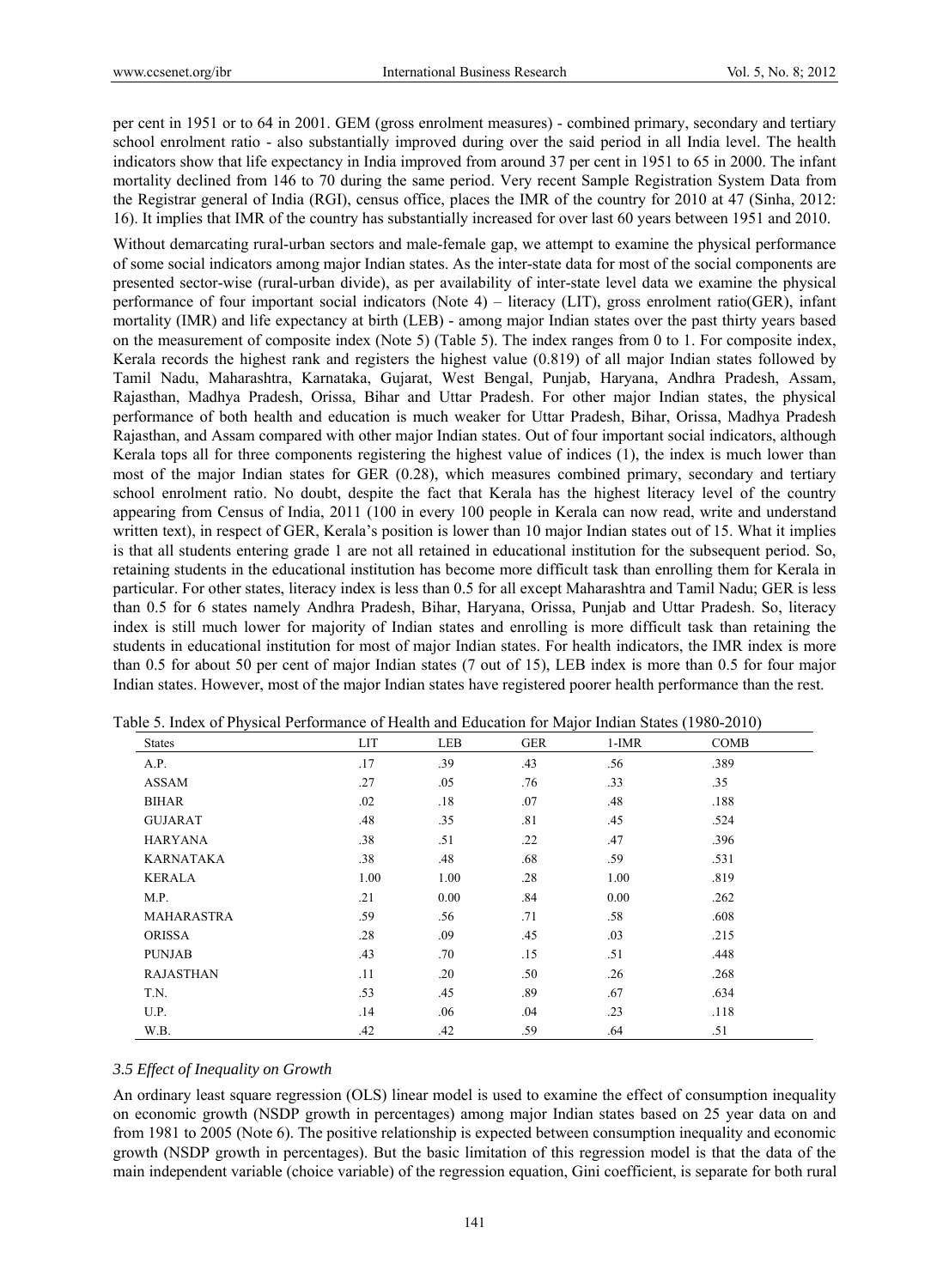and urban areas of every state, whereas the data of dependent variable- NSDP growth in percentage of major Indian states – is combined for all. So, both rural and urban consumption Gini coefficient of a state have been considered as the choice independent variables in examining the separate effect of both Rural and Urban Gini coefficient on the combined rural plus urban NSDP growth of the same state. However, among other limitations of this regression analysis, we do not get continuous yearly data for all the variables for our study, hence we have to use interpolation and extrapolation for obtaining the missing data for twenty five year data on and from 1981 to 2005 (Note 7).

The control variables in the regression equations are literacy rate (LIT), life expectancy at birth (LEB), infant mortality (IMR) and the growth of development expenditure (in percentages). The first three are physical social factors and the rest is financial social factor. The positive relationship is expected between LIT, LEB, the growth of development expenditure (in percentages) and NSDP growth (in percentages). Negative relationship is expected between IMR and NSDP growth (in percentages). We consider the development expenditure (instead of expenditure on social services) as one of the explanatory variables in regression equations because 'Social sector expenditure by Centre and States' combines expenditure on both Social Services and Rural Development (Table 3) ,whereas expenditure on Social Services' in the financial statement of Indian states includes, among others, education, health and family welfare, water supply, and sanitation, but excludes expenditures under anti-poverty programmes. So, to make a conformity with 'Social sector expenditure by Centre and States', that appears in Table 3, we consider Development expenditures (which combines both expenditures on Social services and expenditures on both Rural and urban Development) as one of the explanatory variables in the regression equations. Both control and choice variables considered in the regression equations affect economic growth (NSDP growth) of every state. Also important is that NSDP growth and the growth of development expenditure are converted into percentages. This is due to the fact that as the data of other variables are either in percentages or in per 1000, the regression model tries to avoid, among others, heteroskedasticity problem to minimize the widely differing values among all variables considered in the regression equations.

The regression equations reveal some important results (Table 6). **First**, the coefficient of multiple determination is very low  $(R^2)$  for almost all regression equations. **Second**, as regards the main (choice) explanatory variables are concerned, the coefficient of Urban Gini is of expected sign (positive) for regression equations of seven out of fifteen states (Note 8) (about 47 per cent cases) although none is significant. For Rural Gini, the coefficient of Gini is of expected sign (positive) for regression equations of six out of fifteen states (Note 9) (about 40 per cent cases), where the regression coefficient of one state (Andhra Pradesh) is significant. **Third**, the states registering expected signs (positive) in the regression coefficients of Rural Gini and Urban Gini are different states, the exception being for Haryana but with insignificant coefficient values. **Fourth**, the regression results for other variables are also mixed as per the hypotheses. The regression coefficients of IMR, LEB and growth of development expenditure (in percentages) are of expected signs for most of the regression equations, though they are insignificant in almost all cases. **Finally**, for LIT (education variable), the regression coefficients are of expected sign (positive) for six out of fifteen states (Note 10) ( about 40 per cent cases), albeit none of them are significant.

| <b>State</b> | $R^2$ | Coefficient      |                  |                 |                              |                            |                   |  |  |
|--------------|-------|------------------|------------------|-----------------|------------------------------|----------------------------|-------------------|--|--|
|              |       | Gini (urban)     | Gini (rural)     | lit             | imr                          | leb                        | Growth dev ex pc  |  |  |
| A.P.         | .224  | $-1.06(1.15)$    | $3.04***(1.706)$ | 0.36(.633)      | $-0.12$ (.27)                | .178(1.336)                | .0005(.134)       |  |  |
| Assam        | .249  | $-439(0.427)$    | $-.057(.627)$    | $-0.44$ (.414)  | $-.007(.185)$                | 1.684(1.30)                | .002(.0371)       |  |  |
| Bihar        | .14   | .951(2.58)       | $-78(2.339)$     | 1.06(.8881)     | .25(1.05)                    | $-1.32(2.98)$              | .006(.118)        |  |  |
| Gujarat      | .09   | $-1.30(1.615)$   | 1.724(1.81)      | 1.985(2.7)      | $-187(.593)$                 | $-5.449(5.337)$            | $-0.002$ (.265)   |  |  |
| Haryana      | .093  | .856(1.037)      | .794(11.33)      | $-0.929(2.891)$ | $-.326(.279)$                | .870(3.002)                | .0009(.006)       |  |  |
| Karnataka    | .132  | $-49(0.791)$     | $-0.614(1.059)$  | $-0.48(1.083)$  | $-19(0.505)$                 | .53(1.815)                 | .166(.146)        |  |  |
| Kerala       | .528  | .379(.535)       | $-.506(.416)$    | .468(.722)      | .030(.123)                   | .254 (1.084)               | $-.117***$ (.064) |  |  |
| M.P.         | .164  | .488(.93)        | $-1.08(1.01)$    | $-76(.653)$     | .072(.228)                   | 2.465(3.18)                | $-15(0.175)$      |  |  |
| Maharastra   | .464  | $-41(0.698)$     | $-.633(1.040)$   | .222(.498)      | $-.62$ <sup>***</sup> (.183) | $-5.08^{\ast\ast}$ (2.158) | $-.086(.10)$      |  |  |
| Orissa       | .167  | $-0.49$ $(.748)$ | 3.48(2.734)      | $-3.09(2.101)$  | $-.72(.53)$                  | 5.13(5.556)                | .107(.172)        |  |  |
| Punjab       | .224  | .232(.384)       | $-0.016(0.971)$  | $-0.30(1.71)$   | $-.08(.156)$                 | $-0.085(6.26)$             | .027(.028)        |  |  |
| Rajasthan    | .049  | .531(1.96)       | .943(2.95)       | $-12(.741)$     | $-211(0.434)$                | .213(.298)                 | .049(.281)        |  |  |
| T.N.         | .249  | $-72(0.771)$     | .27(.968)        | $-.21(.748)$    | $-45(0.286)$                 | $-1.42(1.74)$              | $-0.068$ $(.108)$ |  |  |
| U.P.         | .235  | .491             | $-.699$          | .425            | $-.60$                       | $-3.5$                     | .015              |  |  |
| W.B.         | .244  | $-.288$          | .905             | $-.14$          | .137                         | 1.05                       | .03               |  |  |

Table 6. Effect of Rural and Urban Consumption Inequality on Economic Growth among Major Indian States

*Note:* \* means significant in 1% level; \*\* means significant in 5% level; \*\*\* means significant in 10% level.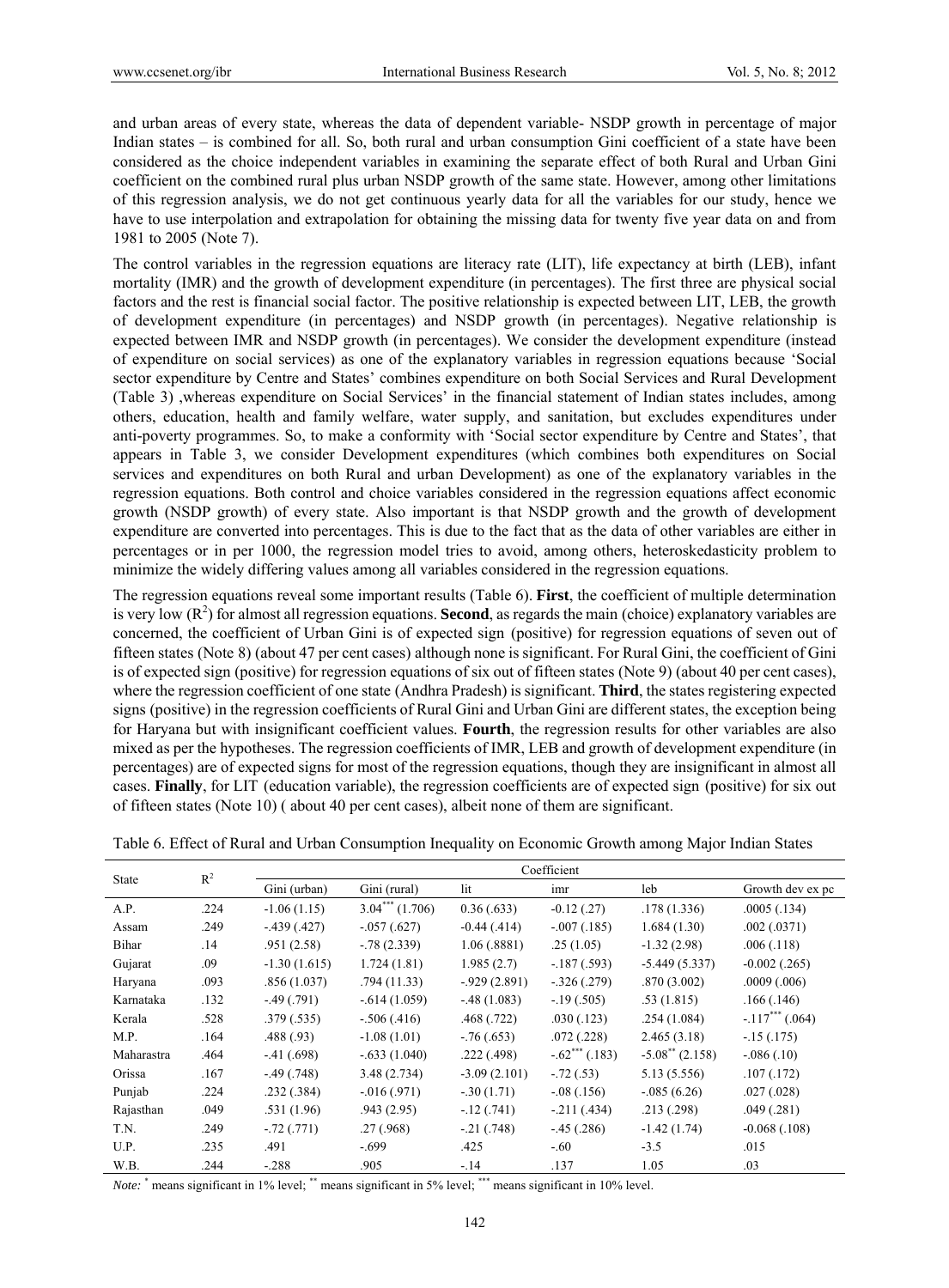In order to examine the separate effect of both rural and urban consumption inequality on economic growth (NSDP growth in percentages) among major Indian states, we also employ separate ordinary least square regression (OLS) models mainly because of avoiding multicollinearity for both rural and urban consumption Gini in the same equation. No significant difference appears in the new regression equations (Tables 7 & 8).

| <b>State</b> | $R^2$ |                |                | Coefficient    |                 |                  |
|--------------|-------|----------------|----------------|----------------|-----------------|------------------|
|              |       | Gini (urban)   | lit            | imr            | leb             | Growth dev ex pc |
| A.P.         | .087  | .225           | $-.214$        | $-.178$        | .26             | $-.046$          |
| Assam        | .249  | $-.455$        | $-.438$        | $-.002$        | 1.71            | .002             |
| Bihar        | .135  | 1.495 (1.968)  | 1.01(.849)     | .231(1.029)    | $-94(2.698)$    | .003(0.114)      |
| Gujarat      | .045  | $-1.05(1.589)$ | .758(2.36)     | $-.141(.59)$   | $-2.296(4.177)$ | $-.007(.264)$    |
| Haryana      | .093  | .901 (.7926)   | $-.73(.729)$   | $-316(.237)$   | .735(2.237)     | .001(.006)       |
| Karnataka    | .115  | $-.64(.731)$   | $-16(0.917)$   | $-.021(.403)$  | .583(1.781)     | .188(.139)       |
| Kerala       | .489  | $-112(.355)$   | 1.053(.545)    | .006(.123)     | $-.74(.714)$    | $-10(.069)$      |
| M.P.         | .11   | .819(.882)     | $-.66(.648)$   | .012(.222)     | 1.85(3.147)     | $-18(173)$       |
| Maharastra   | .45   | $-25(.635)$    | .018(.361)     | $-.592$ (.172) | $-4.43$ (1.84)  | $-0.09(0.098)$   |
| Orissa       | .09   | .19(.526)      | $-1.17(1.49)$  | $-44(0.487)$   | .873(4.51)      | .075(.173)       |
| Punjab       | .22   | .232(.373)     | $-0.32(1.275)$ | $-.08(.124)$   | $-.008(4.21)$   | .027(.026)       |
| Rajasthan    | .043  | .750(1.795)    | $-.274(.549)$  | $-.102(.263)$  | .206(.29)       | .071(.266)       |
| T.N.         | .245  | $-0.79(0.71)$  | $-.076(.548)$  | $-.41$ (.238)  | $-1.48(1.688)$  | $-.08(.097)$     |
| U.P.         | .203  | .308(.772)     | .378(.314)     | $-.74(.435)$   | $-3.86$ (2.087) | .028(.055)       |
| W.B.         | .177  | $-714(0.426)$  | .469(.297)     | .109(.235)     | $-.32(1.105)$   | .02(0.024)       |

Table 7. Effect of Urban Consumption Inequality on Economic Growth among Major Indian States

*Note:* \* means significant in 1% level; \*\* means significant in 5% level; \*\*\* means significant in 10% level.

| State      | $R^2$ | Coefficient                 |                |                      |                           |                   |  |
|------------|-------|-----------------------------|----------------|----------------------|---------------------------|-------------------|--|
|            |       | Gini (rural)                | lit            | imr                  | leb                       | Growth dev ex pc  |  |
| A.P.       | .187  | 2.049(1.322)                | $-135(.327)$   | $-.22(.246)$         | .284(1.326)               | $-0.02$ (.131)    |  |
| Assam      | .205  | $-0.316(0.575)$             | $-402(413)$    | $-.024(.185)$        | 1.19(1.209)               | .006(.037)        |  |
| Bihar      | .134  | $-1.324(1.78)$              | 1.16(.825)     | .162(1.004)          | $-1.905(2.47)$            | .013(.113)        |  |
| Gujarat    | .058  | 1.487 (1.769)               | 1.672(2.647)   | $-116(.581)$         | $-4.50(5.159)$            | $-0.0489(0.256)$  |  |
| Haryana    | .059  | 6.598 (8.822)               | $-1.98(2.572)$ | $-.28(.273)$         | 1.172(2.955)              | .0004(.007)       |  |
| Karnataka  | .113  | $-.83(.981)$                | $-.702(1.008)$ | $-.332(.4439)$       | $.437$ $(1.778)$          | .132(.134)        |  |
| Kerala     | .515  | $-.28(.269)$                | .702(.634)     | .033(.122)           | $-125(0.93)$              | $-.124***$ (.062) |  |
| M.P.       | .152  | $-1.25(.927)$               | $-.65(.606)$   | $.08^{\circ}$ (.222) | $2.48^{\ast\ast}$ (3.123) | $-.13(.168)$      |  |
| Maharastra | .454  | $-0.399(0.946)$             | .079(0.428)    | $-.58(.167)$         | $-4.56(1.934)$            | $-.08(.098)$      |  |
| Orissa     | .147  | 2.176 (1.865)               | $-2.3(1.78)$   | $-.65(.509)$         | 3.25(4.717)               | .098(.169)        |  |
| Punjab     | .208  | .015(.953)                  | .104(1.54)     | $-0.018(0.111)$      | $-.73(6.072)$             | .035(.024)        |  |
| Rajasthan  | .045  | 1.223(2.702)                | .007(.558)     | $-.22(.42)$          | .188(.275)                | .057(.272)        |  |
| T.N.       | .212  | .58(.91)                    | $-402(0.719)$  | $-.459(.285)$        | $-1.099(1.701)$           | $-0.015(0.088)$   |  |
| U.P.       | .219  | $-.57(.762)$                | .455(.312)     | $-.54(.451)$         | $-3.201(2.052)$           | .021(.056)        |  |
| W.B.       | .232  | $1.14$ <sup>**</sup> (.546) | $-.38(.343)$   | .126(.227)           | 1.449(1.315)              | .033(.024)        |  |

*Note:* \* means significant in 1% level; \*\* means significant in 5% level; \*\*\* means significant in 10% level.

The differences that appear in the results are only on the nature of relationships of regression coefficients, not in the significance of regression coefficients. The coefficient of Urban Gini (Table 7) is of expected sign (positive) for regression equations of eight out of fifteen states (Note 11) (about 53 per cent cases) although none is significant, whereas in common regression equations (Table 6) the coefficient of Urban Gini is of expected sign (positive) for regression equations of seven out of fifteen states (about 47 per cent cases) none being significant. The major Indian states possessing expected signs in the regression coefficient of Urban Gini in both the models are almost the same states (Note 12). Similarly, the coefficient of Rural Gini (Table 8) is of expected sign (positive) for regression equations of eight out of fifteen states (Note 13) (about 53 per cent cases) with insignificant values for all except one state (West Bengal), whereas in common regression equations (Table 6), the regression coefficient of Rural Gini is of expected (positive) sign in six out of fifteen states (about 40 per cent cases), the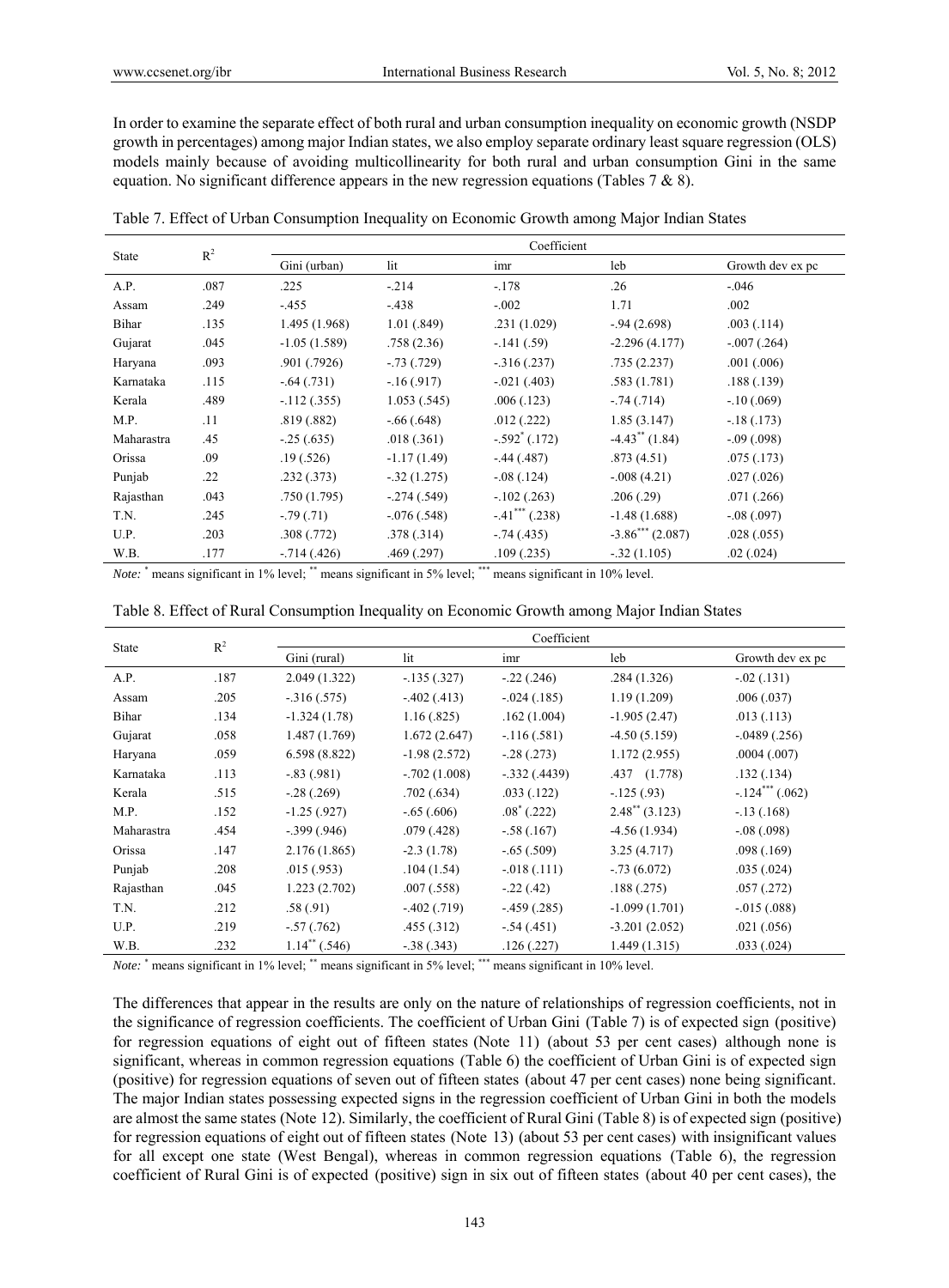regression coefficient being significant in one state (Andhra Pradesh), and in both the models the states are almost the same (Note 14).

These results, however, imply that that inequality of consumption expenditure induces an increase in economic growth for about 50 per cent of major Indian states (the range varies from 47 to 53 per cent cases in urban areas and 40 to 53 per cent cases in rural areas) and the regression coefficients in almost all cases are insignificant. However some improvements of these findings may be expected if the impact study could be worked out with some longer period of time rather than 25 year period used in the existing regression equations. But, more importantly, despite the fact that these regression equations do not lead to an strong indication in respect of our hypothesis in keeping with our theoretical underpinnings, this results seem to suggest that if more resources are allocated on educationprimary, secondary, above secondary and tertiary level- the effect of its externality might have the desired impact (positive and significant) on economic growth. In other words, if major share of tax-financed capital is allocated in public education, it might act as externality to everybody leading to a positive and significant impact into the growth process in all major Indian states.

That education might lead to positive externality into the growth process in spite of greater consumption inequality among population in India (or among major Indian states) is evident from sectoral composition of GDP tied with the proportion of working population engaged in different sectors in India. (Table 9)

| Table 9. Occupational distribution of working population and percentage shares of different sectors in GDP |  |  |  |
|------------------------------------------------------------------------------------------------------------|--|--|--|
|                                                                                                            |  |  |  |

| Sector    |           | 6 I       |           | 81        | Q <sub>1</sub> | 00       | $07-08$   |
|-----------|-----------|-----------|-----------|-----------|----------------|----------|-----------|
| Primary   | 72.7 (59) | 72.3(52)  | 72.6 (44) | 69.3 (38) | 67.4 (33)      | 61.3(24) | 55.9 (19) |
| Secondary | 10.0(15)  | 11.7 (18) | 10.7(21)  | 12.9(24)  | 12.1(27)       | 17.4(27) | 18.7 (26) |
| Tertiary  | 17.3(28)  | 16.0(31)  | 16.7(34)  | 17.8 (38) | 20.5(41)       | 22.3(49) | 25.4 (55) |

*Source:* India's Economic Development Since 1947 (Ed. By Uma Kapila), Academic Publishers; http://indiabudget.nic.in; Indian Economy (Misra & Puri), Himalaya Publishers.

The most striking feature of the structural change in the Indian economy in recent decades has been the pre-eminence of service sector, which depends completely on stepping up of educational level to the working population, as the major contributor to growth, raising its share rather sharply in the national output. The data show that the share of services has increased from about 28.5 per cent in 1950-51 to about 55 per cent in 2007-08 with the proportion of working population from about 17 per cent to about 25.4 per cent during the same period. Thus if major tax financed resources are allocated on education, such tax-financed public education might act as externality to everybody leading to a positive and significant impact into the growth process. Provided that the large proportion of working population of major Indian states get employment in the service sector.

# **4. Conclusion**

In the light of our theoretical underpinnings, our central empirical issue seeks to examine whether inequality of income in major Indian states increases redistribution in favor of median voter, and thereby influencing higher economic growth. The empirics of Indian Economy lend credence to some important facts. **First**, the latest NSSO data suggest that median voter's consumption expenditure happens to be much below the mean for both urban and rural population in all major Indian states, and the latest data for over 30 year period reveal that consumption inequality increases in all major Indian states. **Second**, in spite of continuous increase in consumption inequality in major Indian states, redistribution in real social expenditure (at constant prices) by Centre and States continues to increase in real per capita terms including median voter during post-reform period indicating that the increase of inequality of income (expenditure) in major Indian states increases redistribution in favor of per capita terms including the median voter during post-reform period. **Third**, regarding performance of physical redistribution, literacy index is still much lower for majority of Indian states and enrolling is more difficult task than retaining the students in educational institution for those states. Also most of the major Indian states have registered poorer health performance than the rest. **Finally**, inequality of consumption expenditure induces an increase in economic growth for about 50 per cent of major Indian states and the regression coefficients in almost all cases are insignificant. However some improvements of these findings may be expected if the impact study could be worked out with some longer period of time rather than 25 year period used in the existing regression equations.

But the most striking feature of the structural change in the Indian economy in recent decades has been the pre-eminence of service sector, which depends completely on stepping up of educational level to the working population, as the major contributor to economic growth, raising its share rather sharply in the national output. So, although the finding of this study do not lead to an significant relationship in respect of our hypothesis, this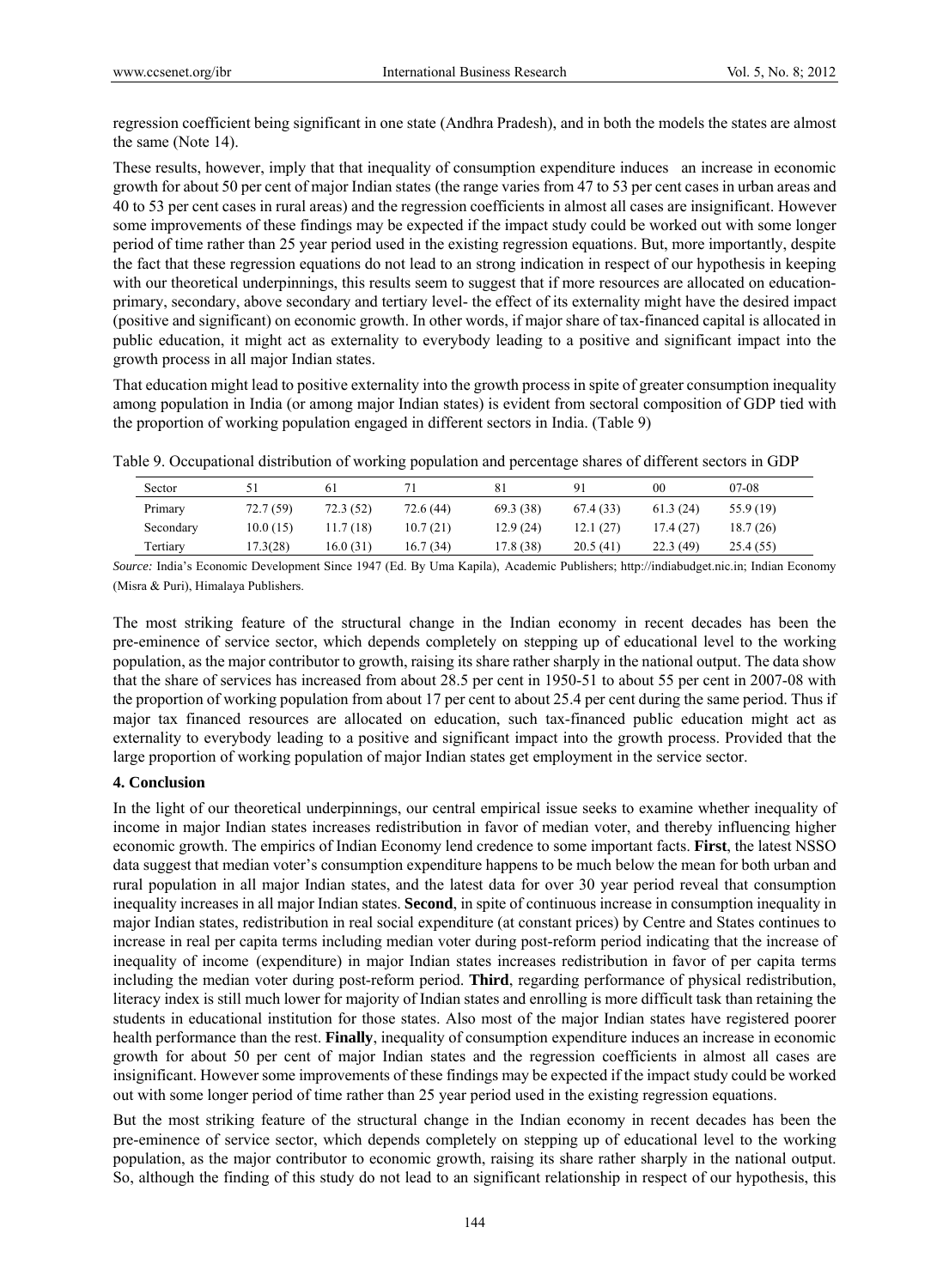results seem to suggest that, if major share of tax-financed capital is allocated in public education-primary, secondary, above secondary and tertiary level, so that it might act as externality to everybody with the provision of employment of the large proportion of working population of major Indian states in the service sector, it might lead to a positive and significant impact into the growth process in all major Indian states. To pave the way for such a public education system, special attention should be taken by the institutional source in particular not only for enrolling all the students in the educational institutions but also for retaining them in the educational institutions so that the large proportion of working population of major Indian states might get employment in the service sector.

## **References**

- Aghion, P., & Bolton, P. (1990). A Theory of Trickle-Down Growth and Development. *Review of Economic Studies, 64*, 151-172. http://dx.doi.org/10.2307/2971707
- Banerjee, A., & Newman, A. (1993). Occupational choice and the process of development. *Journal of Political Economy, 101*, 274-298. http://dx.doi.org/10.1086/261876
- Dev, M. (2008). *Inclusive Growth in India: Agriculture, Poverty and Human Development*. England: Oxford University Press.
- Drazen, A. (2000). *Political Economy in Macroeconomics*. Princeton, UK: Princeton University Press.
- Galor, O., & Zeira, J. (1993). Income Distribution and Macroeconomics. *Review of Economic Studies, 60*, 35-52. http://dx.doi.org/10.2307/2297811
- Meltzer, A., & Richard, S. (1981). A rational theory of the size of the government. *Journal of Political Economy, 89*, 914-927. http://dx.doi.org/10.1086/261013
- National Commission for Enterprise. (2007). *The Challenge of Employment in India: An Informal Economy Perspective: Report of the National Commission for Enterprises in the Unorganized Sector.* India: Academic Publisher. http://msme.gov.in/ar\_2007\_08\_English\_mainpage.pdf
- NSSO 66<sup>th</sup> Round. (July 2009-June 2010). *Employment and Unemployment and Household Consumer Expenditure*. www.mospi.nic.in
- Persson, T., & Tabellini, G. (1990). *Macroeconomic Policy, Credibility and Politics*. London: Harwood.
- Persson, T., & Tabellini, G. (1994). Is inequality harmful for growth?. *American Economic Review, 84*, 600-621. United States: American Economic Association.
- Saint-Paul, G., & Verdier, T. (1993). Education, Democracy and Growth. *Journal of Development Economics, 42*, 399-407. http://dx.doi.org/10.1016/0304-3878(93)90027-K

## **Notes**

Note 1. For updating the poverty line for 2009-10 and beyond, Tendulkar Committee(TC) moved away from anchoring the poverty line in calorie norm as in the past based on per capita total consumer expenditure data of Uniform reference period ("last 30 days" for all items) to Modified Mixed Reference Period (involving 7-day recall period for some food items-edible oil; egg, fish & meat; vegetables, fruits, spices, beverages and processed foods; pan, tobacco & intoxicants-in addition to 365 day recall for low-frequency items-clothing, bedding, footwear, education, institutional medical, durable goods-and 30-day for the rest) because they argued that calorie consumption intake calculated by converting the consumed quantities in the last 30 days as collected by NSS had not been found to be well correlated either over time or across states with the nutritional outcomes observed in other specialized nutrition outcome surveys such as the National Family Health Surveys.

Note 2. There were no existence of two major Indian states (Jharkhand and Chhattisgarh) before seventh quinquennial NSSO rounds (2004-05), Those two new states, which were curved out from Bihar and Madhya Pradesh at the seventh quinquennial NSS rounds, were also covered for the first time in 2004-05 under large sample rounds of NSSO survey.

Note 3. Compound growth rate was calculated as  $y = ab^x$ , where a is intercept, b is regression coefficient of y on x. y is the per capita real social sector expenditure (in Rs.), x is the year represented as 1980=1, 1981=2….Compound growth rate was expressed as x=(Inb-1).100. Significance of growth rates were tested by using't' test with the test statistic as  $t=r/SE(x)$ .

Note 4. In calculating Human Development Index (HDI), the UNDP (United Nations Development Programme) considers four variables: LEB ,LIT,GER and PCY at PPP. Our study considers first three variables in computing composite index.